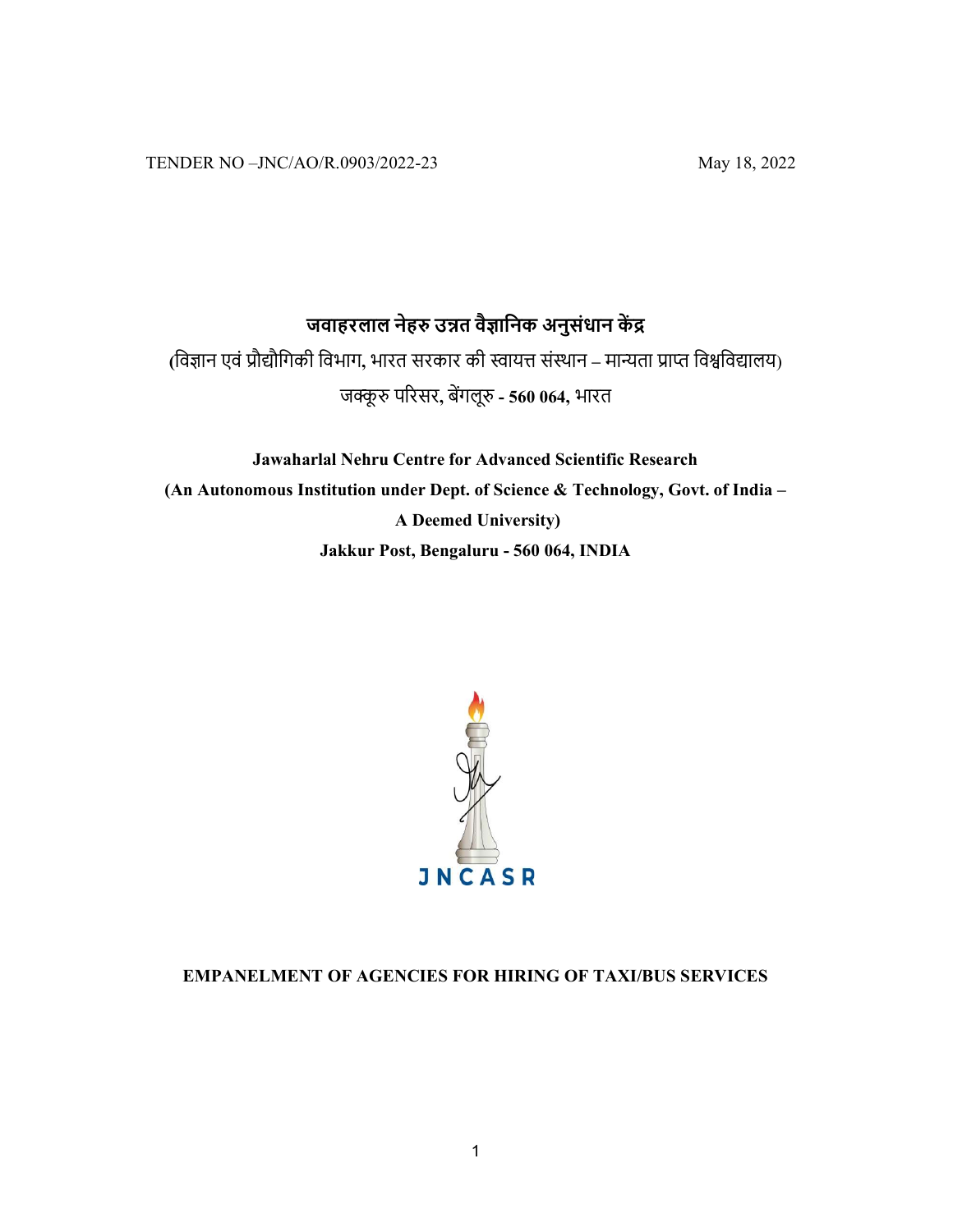## CONTENTS OF TENDER DOCUMENT

| Sl. No | <b>Description of contents</b>                                  | Page Number |
|--------|-----------------------------------------------------------------|-------------|
| 1.     | Introduction                                                    | 3           |
| 2.     | Schedules of Events                                             | $4 - 5$     |
| 3.     | <b>Eligibility Conditions/Tender Requirements</b>               | $6 - 8$     |
| 4.     | General Terms & Conditions                                      | $9 - 11$    |
| 5.     | <b>Selection Process</b>                                        | 12          |
| 6.     | $Part - 1 - Technical Bid (Annexure I)$                         | $13 - 15$   |
| 7.     | Declaration by the agency                                       | 16          |
| 8.     | $Part - 2 - Price Bid (Annexure II)$                            | $17 - 20$   |
| 9.     | Instructions and Terms & Conditions for submitting<br>Price Bid | 21          |
| 10.    | <b>Check List</b>                                               | 22          |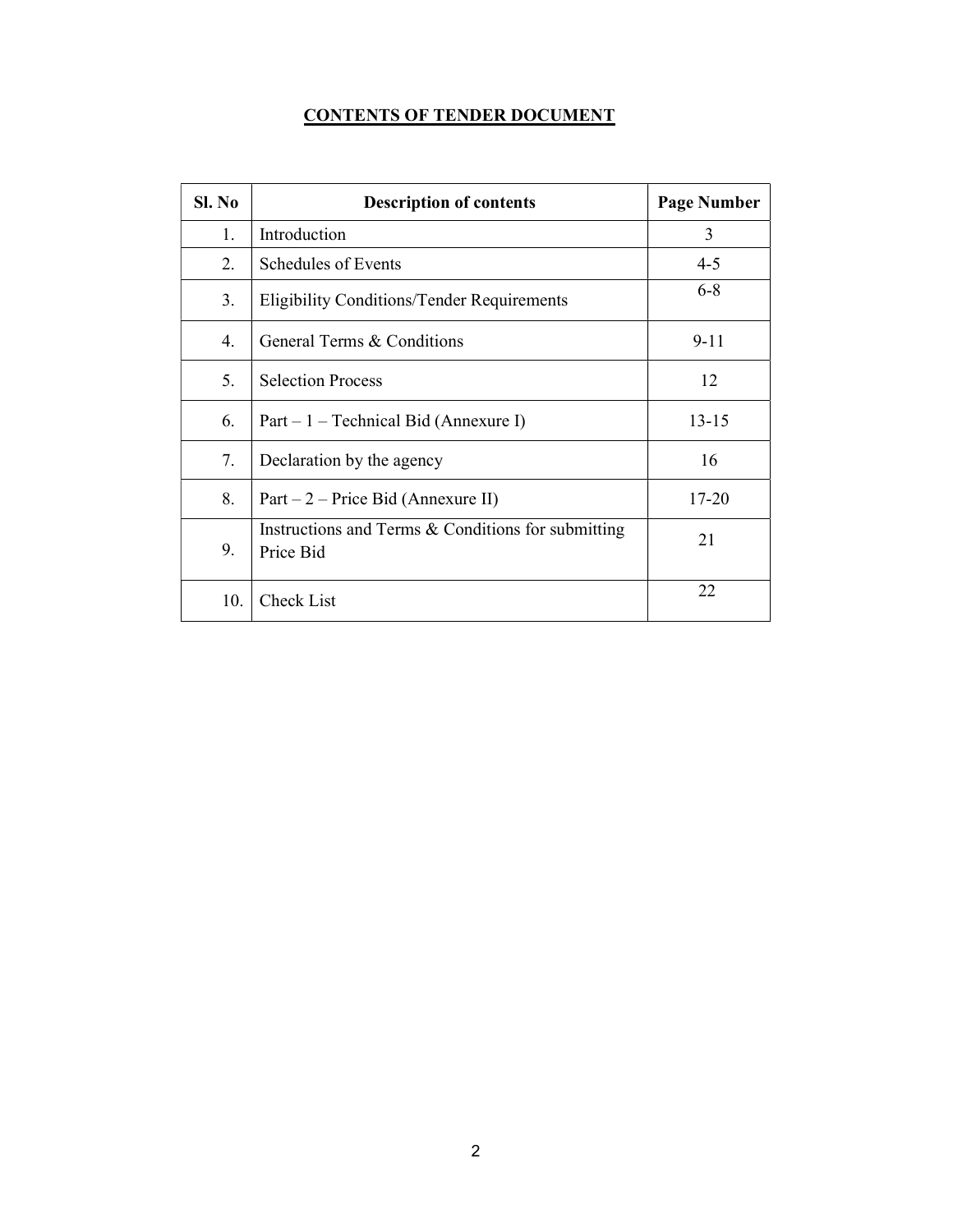#### **INTRODUCTION**

The Jawaharlal Nehru Centre for Advanced Scientific Research (JNCASR) is a premier Research Institution under the Department of Science and Technology, Government of India and is a deemed to be University. Its main campus is located at Jakkur.

JNCASR invites Bids for providing Taxi/Bus and allied transport services to its main campus and also to its extended campuses. Tender forms/document can be downloaded from the Centre's website https://www.jncasr.ac.in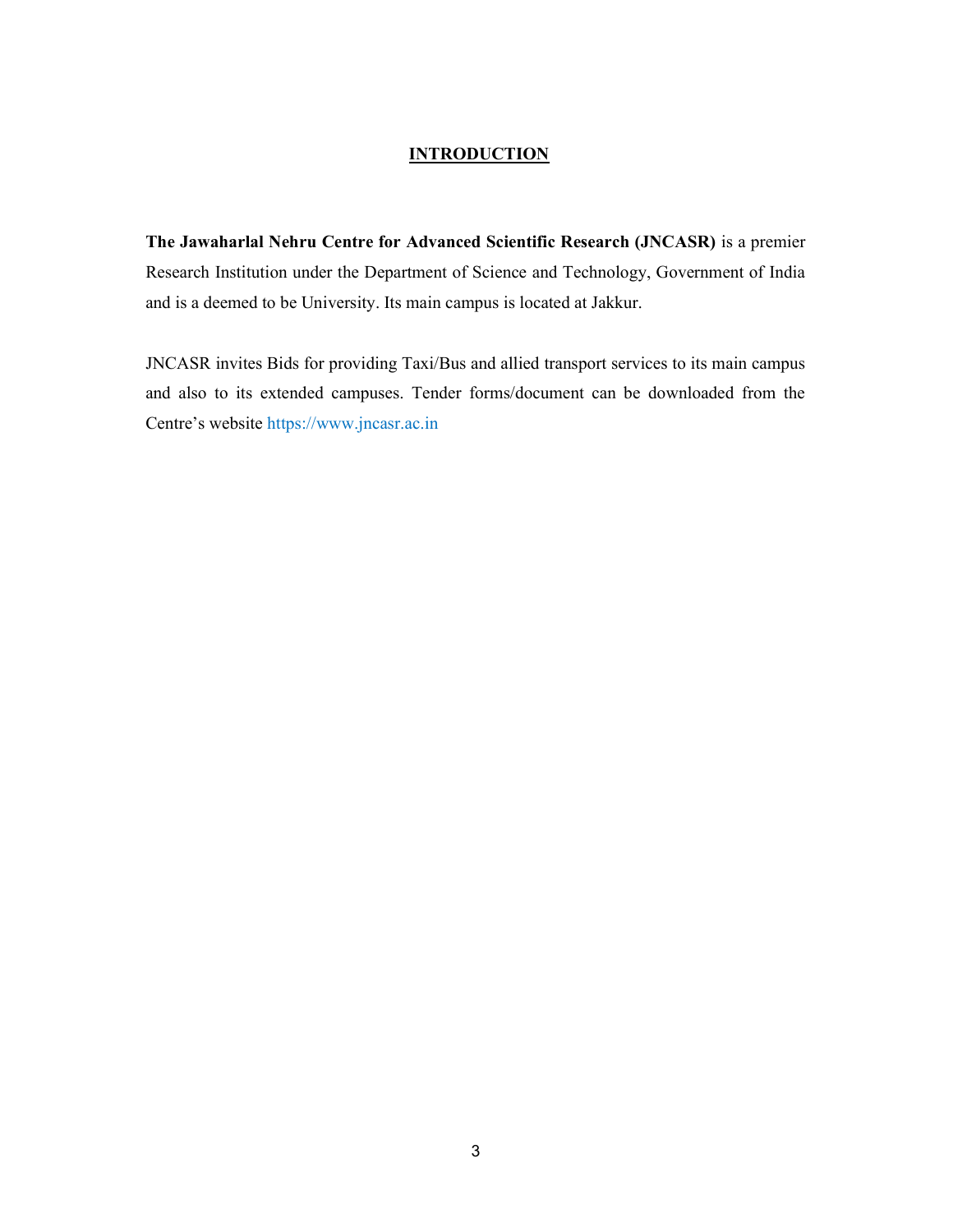## SCHEDULE OF EVENTS AND TERMS OF TENDER

## Schedule A

| Tender No.                                                  | JNC/AO/<br>Dated:                                                                                                                                                                                                                                                                                                                                                                               |
|-------------------------------------------------------------|-------------------------------------------------------------------------------------------------------------------------------------------------------------------------------------------------------------------------------------------------------------------------------------------------------------------------------------------------------------------------------------------------|
| Validity of bid                                             | 90 days from the date of Opening of Price bid                                                                                                                                                                                                                                                                                                                                                   |
| <b>Earnest Money Deposit</b>                                | Cheque/DD for Amount Rs.20,000/- (Twenty<br>Thousand Rupees only) should be drawn in favour<br>of Administrative Officer, JNCASR, payable at<br>Bengaluru.<br>NSIC/MSME Registered Agencies would get<br>EMD exemption, subject to submitting the relevant<br>documents.                                                                                                                        |
| <b>Important Dates:</b>                                     |                                                                                                                                                                                                                                                                                                                                                                                                 |
| Pre-bid meeting                                             | On 13/05/2022                                                                                                                                                                                                                                                                                                                                                                                   |
| <b>Tender Queries</b>                                       | Upto 27/05/2022                                                                                                                                                                                                                                                                                                                                                                                 |
| Last date of receipt of tenders                             | 27/05/2022 Time 5:30PM                                                                                                                                                                                                                                                                                                                                                                          |
| Opening of Technical Bid                                    | 31/05/2022                                                                                                                                                                                                                                                                                                                                                                                      |
| Opening of Commercial Bid                                   | To be intimated later OR                                                                                                                                                                                                                                                                                                                                                                        |
| Place of opening of Technical Bid                           | JNCASR, Jakkur, Bengaluru 560 064                                                                                                                                                                                                                                                                                                                                                               |
|                                                             | Either on online mode/ The representatives of the<br>agencies may be present at the time of opening of<br>the bid.                                                                                                                                                                                                                                                                              |
| <b>Contract Commencement Date:</b>                          | Within one month from date of issue of contract<br>award letter                                                                                                                                                                                                                                                                                                                                 |
| <b>Contract Duration:</b>                                   | Tenable up to 3 years on agreed terms and conditions<br>(Will be renewed at the end of every year on<br>satisfactory performance)                                                                                                                                                                                                                                                               |
| <b>Security Deposit</b><br>(only for the successful agency) | The successful agency should deposit Rs.50,000/<br>in the form of insurance Surety Bonds, Account<br>Payee Demand Draft, Fixed Deposit Receipt /Bank<br>Guarantee from a Commercial Bank or DD<br>(nationalized bank/any other banks approved by<br>RBI) within 15 days on the receipt of the contract<br>award letter, which will be valid for 60 days after<br>the expiry of contract period. |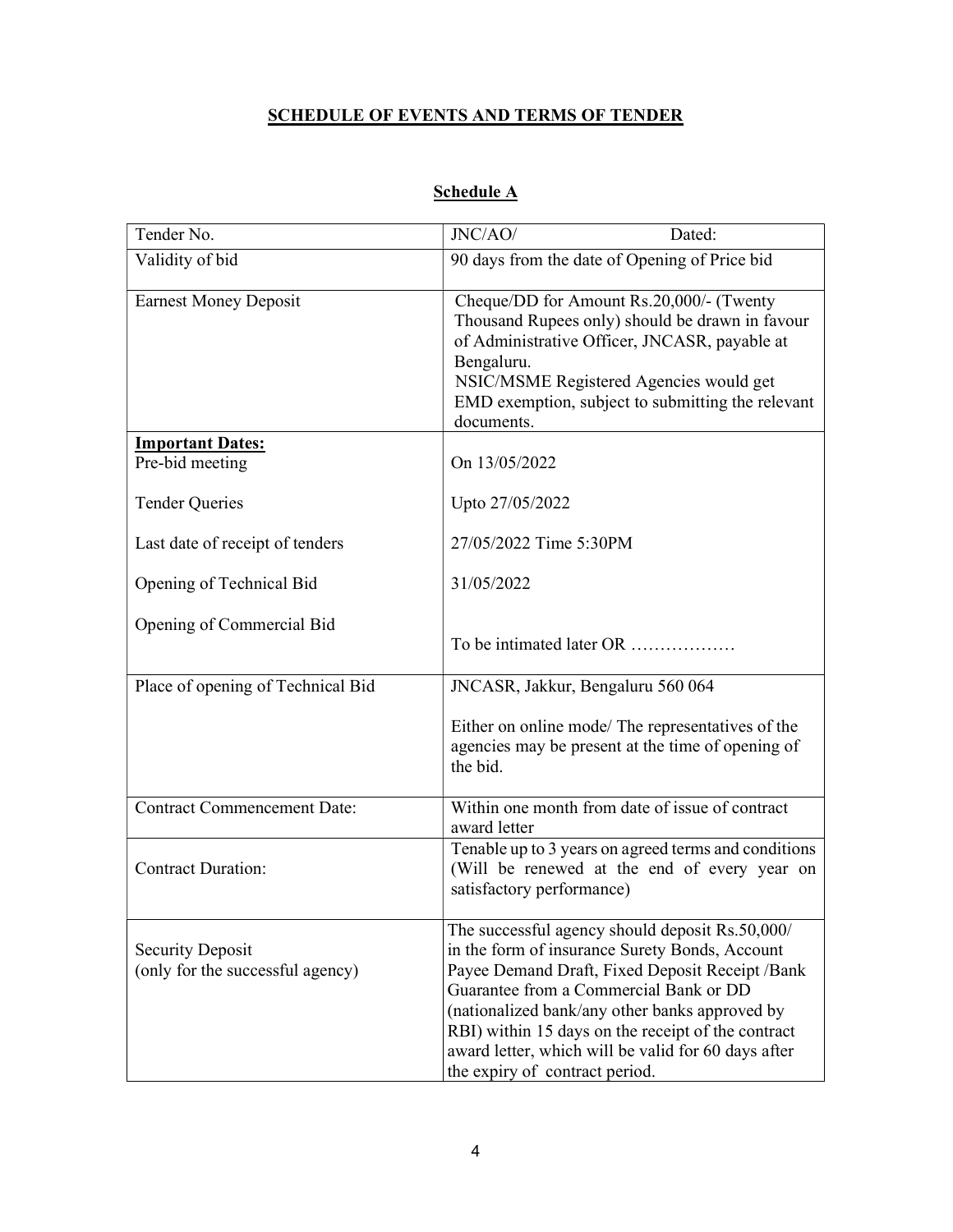| FINANCIAL Turn-over of<br>Agency | For the year 2017-18, 2018-19 and 2019-2020<br>minimum of Rs.10,00,000/- (Rupees Ten Lakhs only)                                                                                                                           |
|----------------------------------|----------------------------------------------------------------------------------------------------------------------------------------------------------------------------------------------------------------------------|
| Tender Type                      | Two Bid System<br>1. The sealed tender should be in two separate<br>envelopes, one containing duly filled Annexure I<br>with all supporting documents. The second cover<br>should contain only Annexure II. The two sealed |
|                                  | covers are to be put in one main envelope and sealed.<br>The envelopes should be superscribed indicating<br>relevant contents.                                                                                             |
|                                  | 2. The sealed cover should be addressed to The<br>Administrative Officer, Jawaharlal Nehru Centre for<br>Advanced Scientific Research and marked as<br>"Tender for Taxi & Transport Services 2022-2025."                   |
|                                  | 3. Price bids are to be submitted for each category of<br>vehicles for both per k.m. and per hour basis, also,<br>indicating night charges, minimum charges and<br>applicable taxes. etc                                   |
| Any clarification                | Administrative Officer<br>Jawaharlal Nehru Centre for Advanced Scientific<br>Research, Jakkur, Bengaluru.<br>Email: tender@jncasr.ac.in<br>Contact No. 080 22082749/2750                                                   |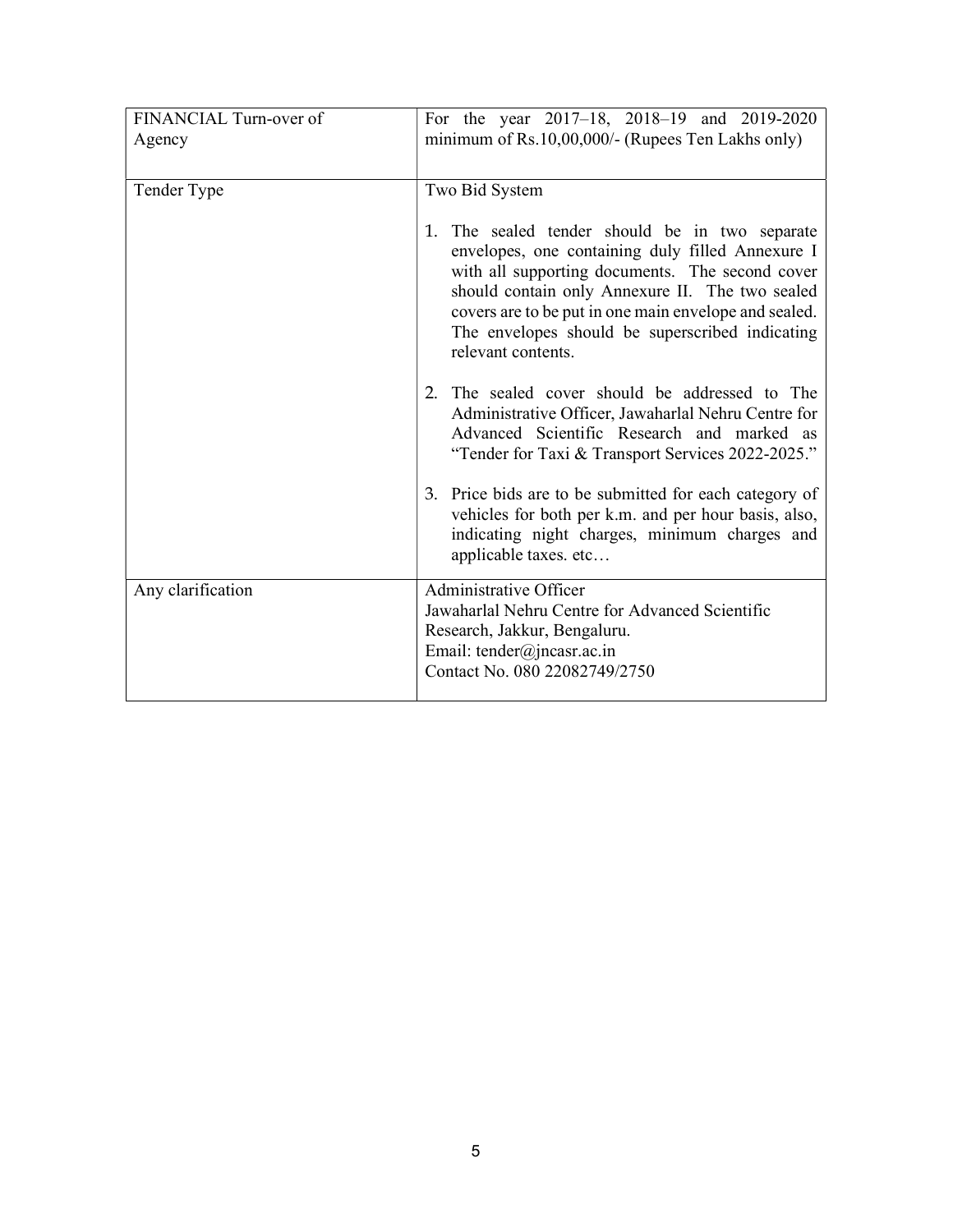## ELIGIBILITY CONDITIONS:

- 1. The agency should preferably have Registered Office with good infrastructure in Bengaluru within a radius of maximum 12 km from the main campus of JNCASR which is located in Jakkur. The agency can be either proprietor/company/partnership firm and the agency should be registered with the statutory authority as prescribed in law.
- 2. Preference will be given to agencies enrolled in the GeM portal.
- 3. The Centre or his authorized officers may make discreet enquiry or may visit/inspect the office premises of the agency to ascertain the infrastructure and condition of vehicles. The Centre may also engage an Investigator to inspect and submit the report which will be taken into account for evaluation of Technical Bid.
- 4. The agency should own a fleet of at least three cars/bus of any of the models as mentioned in Clause No.03 under Tender Requirements and registered in the name of the agency. The vehicles should be in good condition, and preferably vehicles not more than 5 years old.
- 5. The agency should have minimum 5 years of experience in providing 'Car Rentals and other transport services' with reputed Govt./Public Sector Enterprises/Banks/ Government Departments/ Research Organizations/ Reputed Private Sector Companies (provide/attach copy of work order/s in this regard).
- 6. Preference will be given for agencies who have operated taxies in the past and presently providing to research institutes like NCBS, RRI, IISc, CeNS and major corporates.
- 7. The agency from Individual/Firm/Organization including its Partners/Shareholders / Directors who have been blacklisted/prosecuted by any departments/statutory bodies in any State or by any Court of Law, shall be rejected.
- 8. With a view to discourage existing procedure of filling the trip sheets manually, Drivers are encouraged to install Mobile apps for recording the starting and ending kilometers and hours, in respect, of each trip and obtain digital signature of the User before terminating the trip. The receipts should have vehicle number, start time, end time, trip details, trip distance, waiting time, nighttime charges and any other information as deemed fit.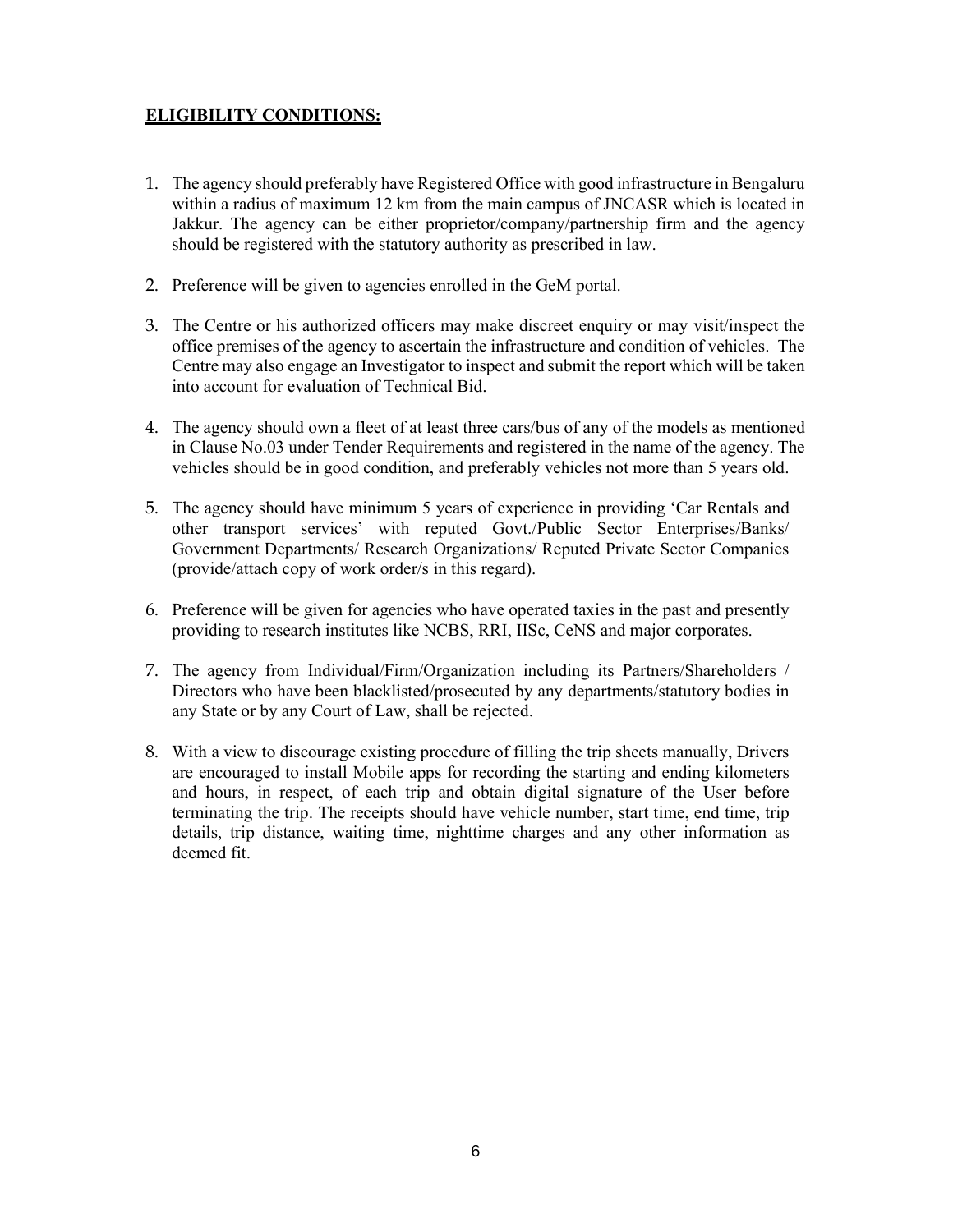### TENDER REQUIREMENTS

- 1. The vehicles supplied/provided by agency should have clean interior, upholstery, well maintained exterior & noiseless drive.
- 2. All necessary tools like GPS Kit, spare tyre (stepney), operational First-Aid Kit and fire extinguisher should be available at all the time in vehicle(s) to cater for any exigency *en* route.
- 3. The agency should be able to provide cars at short notice such as Toyota Innova, Toyota Etios, Etios Sedan, Maruti Ciaz, Hyundai Accent, Maruti Suzuki D'Zire, Tata Indigo, Tata Safari, Mahindra Scorpio, Mahindra Bolero, Swift, Chevrolet, Ertiga and Bus (Force, Tata, Ashok Leyland, etc.,) or equivalent (AC and Non-AC) with valid registration for commercial use (yellow board).
- 4. The agency should have tax registrations PAN, GST, vehicle insurance, permits, fast tag, emission certificate, etc. and all other up to date records pertaining to the vehicle.
- 5. The agency should have a complete list of clientele in Bengaluru and Performance Certificates from at least two major clients, presently in force/vogue (Government/Public Sector organizations preferred) should be attached. In addition, the list of attached agencies may please be provided.
- 6. The agency should also see the website regularly for any amendment/clarification/ corrigendum issued with regard to this tender and JNCASR is not responsible for any failure to notice such changes posted on its website
- 7. The drivers deployed to JNCASR should be well trained, experienced and shall possess valid driving license. He shall report in proper uniform & carry mobile phone. Also, the Drivers shall be medically fit, have clear vision, good conduct and character. The Drivers should be courteous, well conversant with local areas/roads/routes in and around Bengaluru and the suburbs. He should be able to converse in Kannada/English & Hindi. Preferably drivers who are familiar with JNCASR nature of duty should be deployed.
- 8. Drivers should carry with them related RTO/insurance papers, registration certificate, permits, fitness certificate of the vehicle and valid driving license
- 9. The driver must carry a placard with particulars of the arriving Guest/Officer at the Airport/Railway Station, etc.
- 10. If the Centre notices that the service/conduct of any of the driver(s) is not in conformity with the standards of the Centre, such driver(s) should be replaced immediately.
- 11. The Driver shall wear WHITE UNIFORM and shall maintain it in good and impeccable condition always.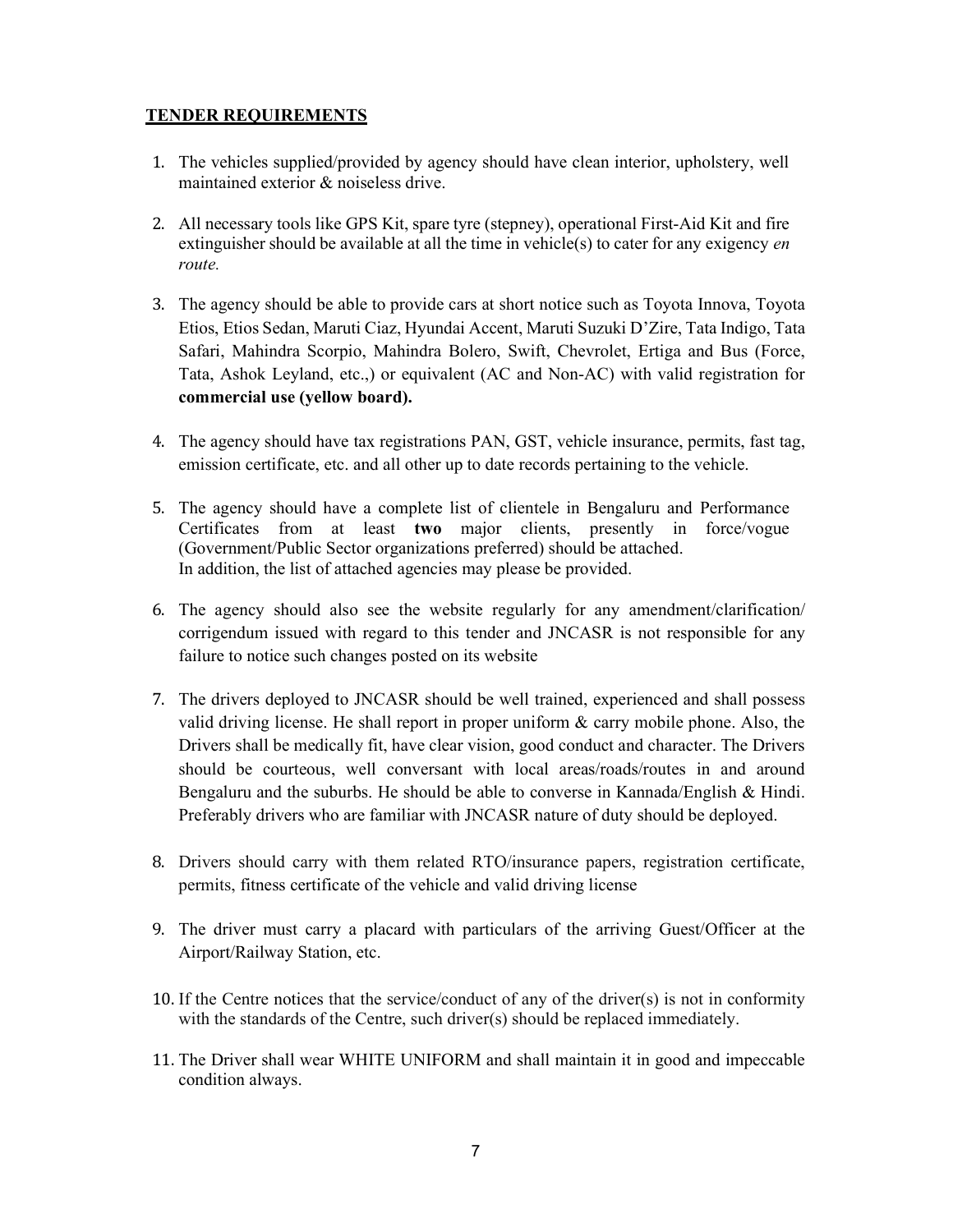- 12. If any vehicle provided is found to be not properly maintained/is not presentable, such vehicle(s) shall be immediately replaced with alternate vehicle of same or equivalent model in good condition.
- 13. Toll tax, parking charges etc. paid by the agency during the course of providing taxi services/journey will be reimbursed to the Company on actual basis. These charges are to be paid by the driver of agency on duty and shall be claimed by agency along with the bill on monthly basis. The drivers shall not demand money from the users and the agency should ensure sufficient cash is made available with the drivers to meet such contingent expenditure.
- 14. The Drivers deputed for duty will conduct himself with dignity and would extend support to guest/user, to load/unload/transport his belongings, if need be.
- 15. The behaviour of the driver should be polite, cordial, and obedient. He should not have criminal background or convicted by any Law enforcement agencies. In case of any misbehavior, in addition to taking legal action, the agency will also be penalized for the same and the decision of the Competent Authority of the Centre in this regard shall be final and binding on the agency.
- 16. The taxi can also be used for Outstation Trips. In such an event, the minimum average running limit of taxi will be 300 Kms. per day. The next package rates will be applicable only if time and Kilometer limit of lower package exceeds over and above 300 Kms. or as agreed.
- 17. A driver who takes a break for tea/lunch or for any other purpose for a short duration during duty hours, prior intimation/permission should be given/taken from/to the guest/user/office/reception/security of the Centre.
- 18. The driver should report for duty at specified time and stay with the car/vehicle during duty hours. He must ensure to fill the duty slip details –agency Office out time, opening kilometer, release time, closing kilometer, parking charges etc., and obtain signature by the guest(s)/user of the vehicle mandatorily. Incomplete trip sheets will not be honored/approved for payment.
- 19. Agencies should communicate/provide details of the car, driver's name and his mobile number to the concerned section and to the guest at least 3 hours before reporting time by SMSes/WhatsApp.
- 20. The agency will submit/raise bills on monthly basis along with the User/guest Certification Slip certifying the Kms reading and time of usage. The bills shall be settled within 15 days from the date of receipt of bill by the Centre. The time will be rounded off to hour. While making payment, Centre will deduct applicable statutory taxes at source and issue necessary certificate in this regard.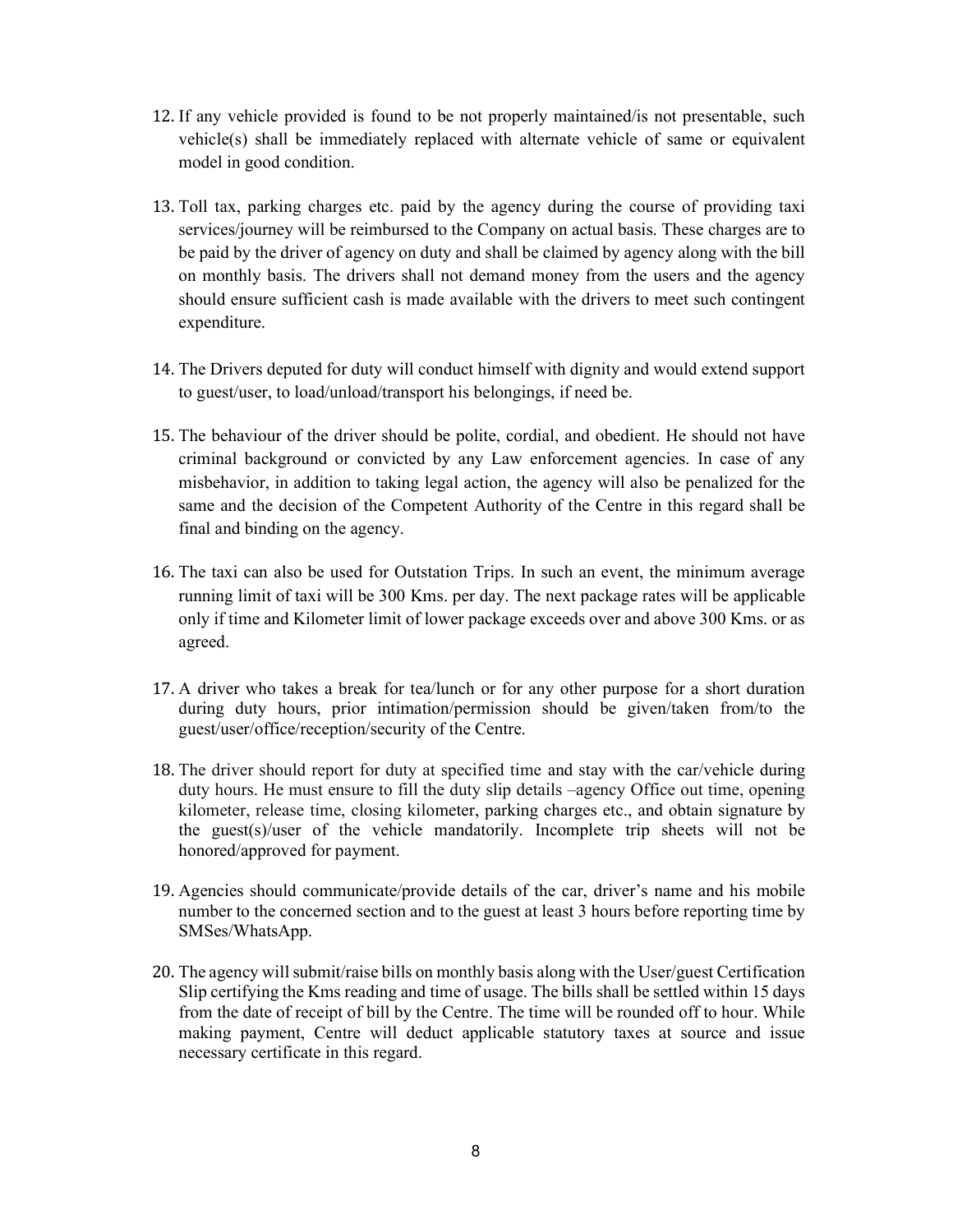#### GENERAL TERMS & CONDITIONS:

- 1. If a particular car model requisitioned is not available, an equivalent/identical model should be arranged at the same rates.
- 2. The agency should not charge extra mileage and hours utilized by drivers for food and fueling etc.
- 3. The vehicles should comply all the provisions of Motor vehicle Act, 1988 as in force from time to time, and fit for hiring, during the period of the contract.
- 4. The empaneled agency will have to include the Force Majeure Clause as per the Government of India, Ministry of Finance, Department of Expenditure, Procurement Policy Division, at the time of the agreement.
- 5. Complaints, if any, with regard to deficient services shall be lodged directly with the agency and such complaints shall be dealt with and resolved immediately.
- 6. It is onus on the agency to verify the antecedent/background of the drivers and shall indemnify such certified verification.
- 7. The Centre will confirm booking of vehicles at least two hours in advance and the agency should be able to provide the vehicles any time of the day, even during odd hours, on need basis. The agency should also be ready to provide vehicles at short notice (1 hour before reporting time) to supply A/C cars at approved rates during important occasions like Governing Council Meetings, Visit of high-level Dignitaries (Foreign Delegations, Ministers, Ambassadors) etc.,
- 8. The Centre shall not be liable for any damage to the vehicles due to accidents or unforeseen reason like fire, floods or other natural/manmade calamities arising out of accidents or while driving vehicles. Further, the Centre shall have no liability to pay compensation for any such incidents/accidents to any individual/Government/statutory bodies. The agency, shall alone, will be responsible and liable for all such statutory obligations as per law.
- 9. In case of any damage or any injury caused/due to negligence by the Driver while on duty either to the Centre's property or personnel including students and visitors of the Centre, the agency, shall alone, will be responsible to compensate to any or all such damages/ injuries.
- 10. In case the agency fails to provide vehicle(s) or if the driver(s) fail to report within a reasonable time beyond schedule, the Centre reserves the right to explore/hire services from any other agencies and recover the proportionate cost from the monthly bill of the agency for such lapse/loss. In addition, the Centre may penalize the agency for each such deficient / poor service.
- 11. Any overwriting or corrections against readings in the trip sheet shall be countersigned by the user/guest, failing which, the cost of the trip shall be calculated on average mileage basis.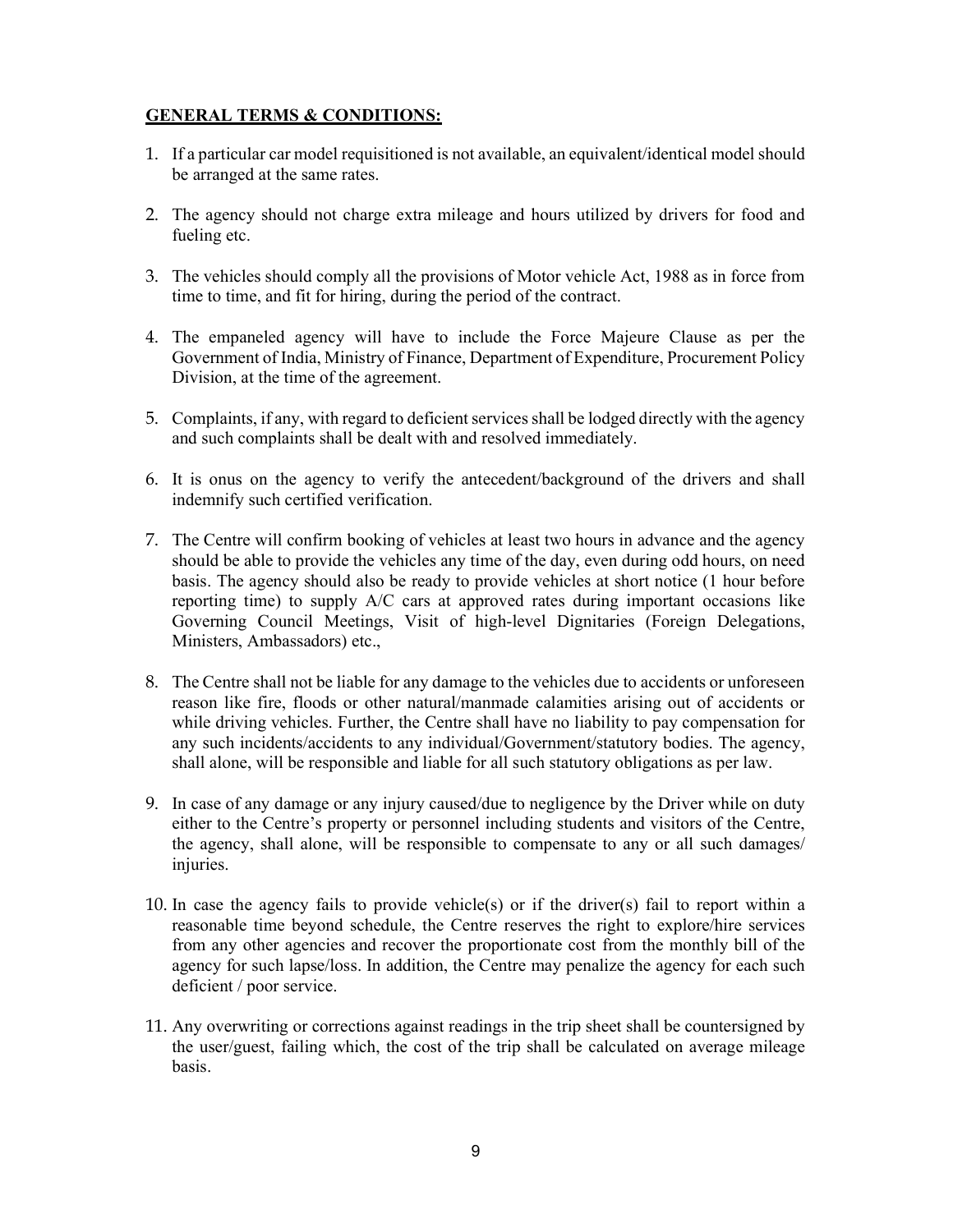- 12. The lowest rates L1 received from eligible agencies for each type of vehicle will be tabulated for each slab and circulated to all eligible agencies for their consideration and acceptance. The agencies who are ready to provide taxi services on these rates and accept the rates in writing would be empaneled as Taxi Operators by the Centre for providing taxi services.
- 13. The empanelment will be confirmed by the Centre in writing only on receipt of confirmation from the eligible agency that the minimum rates offered are acceptable to them.
- 14. The Centre shall be liable only to the extent of paying hiring charges as per the agreed rates, specified in the agreement and as per terms and conditions and are not responsible for (driver's salary, insurance, repair costs, fuel cost, breakup costs or other incidental expenses), which are to be borne by the agency.
- 15. No advance payments shall be admissible under any circumstances. Payments shall be made by way of NEFT/RTGS to the empaneled agencies.
- 16. Cancellation Charges Three hours prior to the scheduled trip, no cancellation charges will be paid. However, if the vehicle has reported to the designated location and booking is cancelled, then the cancellation charges will be paid as per agreed terms.
- 17. The empaneled agencies shall take appropriate measures in respect of its employees to ensure that the obligations of non-disclosure of confidential information under this agreement are fully satisfied. The empaneled agencies obligations with respect to nondisclosure and confidentiality is valid till the expiry or termination of this agreement.
- 18. Mere contract award letter will not be counted as Experience Certificate. Performance and satisfactory service certificate issued by the concerned organization is mandatory.
- 19. The EMD in respect of the agencies, which does not qualify for opening of the Price Bid, shall be returned without any interest whereas, the Earnest Money deposited by the empaneled Travel Agency along with the Technical Bid shall be retained/ adjusted towards Security Deposit to be paid after receipt of contract award letter (ref. to schedule A).
- 20. On satisfactory completion of the contract period of one year or on premature termination of the contract, the Security Deposit paid in the form of Insurance Surety Bonds, Account Payee Demand Draft, Fixed Deposit Receipt/ Bank Guarantee from a Commercial Bank by the agency will be discharged within 60 days of expiry of the Contract without any interest/after deducting any dues. In case, the contract of services are extended, the validity of Security Deposit shall be extended accordingly, for the renewed period.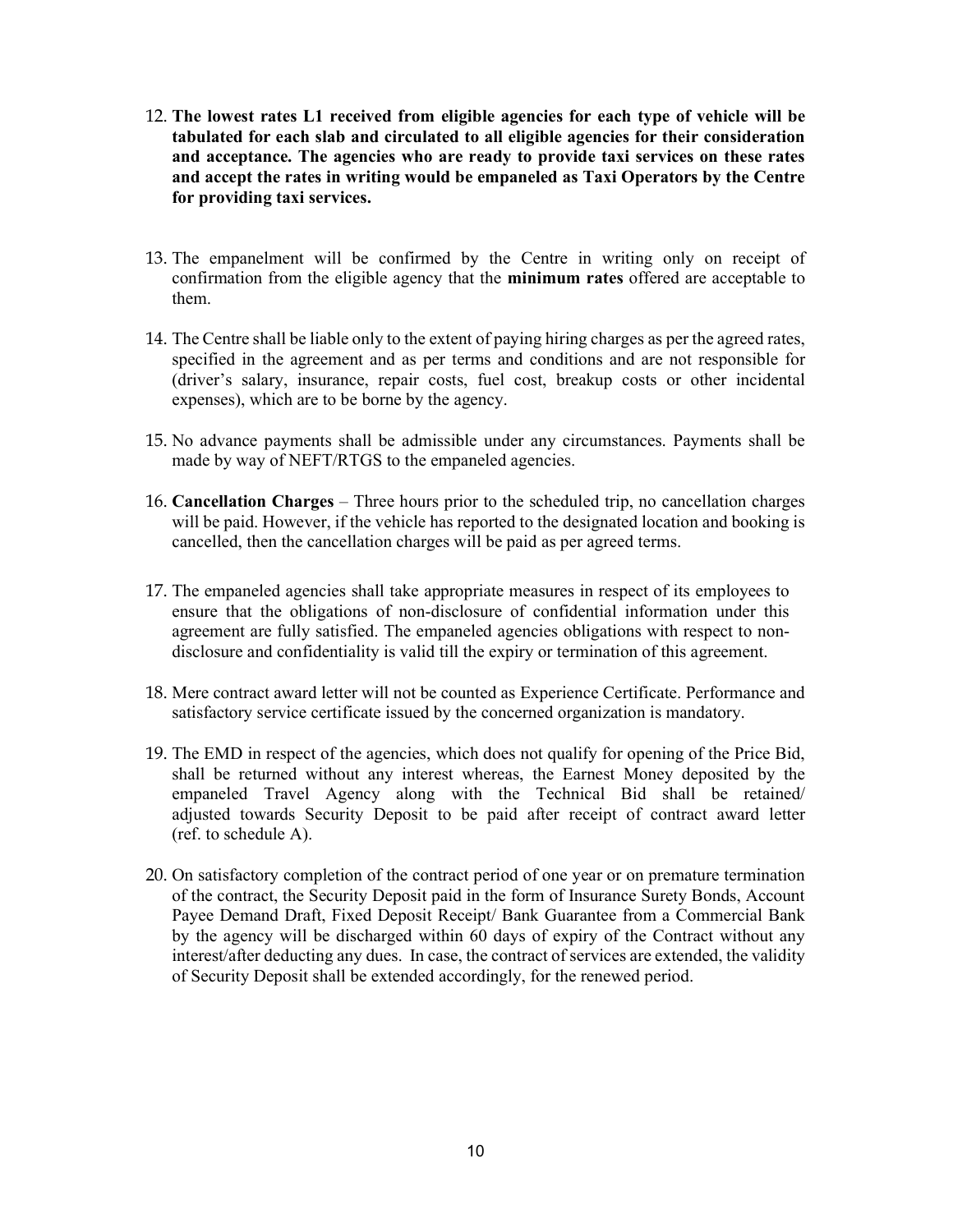- 21. The empaneled agency/s shall be solely responsible for compliance of all the provisions of the "Sexual Harassment of women at workplace (Prevention, Prohibition and Redressal) Act, 2013". In case of any complaint of sexual harassment is received against any drivers deputed to the Centre by the empaneled Agency, besides lodging the police complaints, the complaint may also will be referred to the appropriate Committee constituted under the said Act at the Centre. The empaneled agency/s shall be responsible for educating its employees about prevention of sexual harassment/misbehavior.
- 22. The empaneled agency/s shall not disclose directly or indirectly any information, material, and details of the Centre's infrastructure/systems/equipment's/Security Area/ etc., which may be noticed or comes to knowledge of their staff/ empaneled agency/s during the contract period shall maintain confidentiality as its contractual obligations to any third party and shall at all times hold the same in strictest confidence. The empaneled agency/s shall treat the details of the contract as private and confidential, except to the extent necessary to carry out the obligations under it or to comply with applicable laws. The empaneled agency/s shall indemnify the Employer for any loss suffered by the Employer as a result of disclosure of any confidential information. Failure to observe the above shall be treated as breach of contract on the part of the empaneled agency/s and the agency/s shall be liable for damages/termination of the contract.
- 23. The Centre reserves the right to terminate the contract of all or any empanelled agency, giving one month's notice and without assigning any reason whatsoever. Agency intending for premature termination of contract may do so, by giving one month's notice.
- 24. Self attested declaration that the agency has not been blacklisted by any Government Department, PSUs or Banks etc to be submitted along with the Tender document.
- 25. The Driving License of the drivers should be pasted at appropriate place inside the vehicle and the validity of the Driving License should be periodically checked by the agency and reconfirm that the Divers hold a valid Driving License while on road.
- 26. Jurisdiction for legal disputes, if any, arising during the period of the contract, will be in Bengaluru Courts only.
- 27. The President, JNCASR reserves the right to accept any or all tenders /or reject any or all tender wholly or partly without assigning any reason.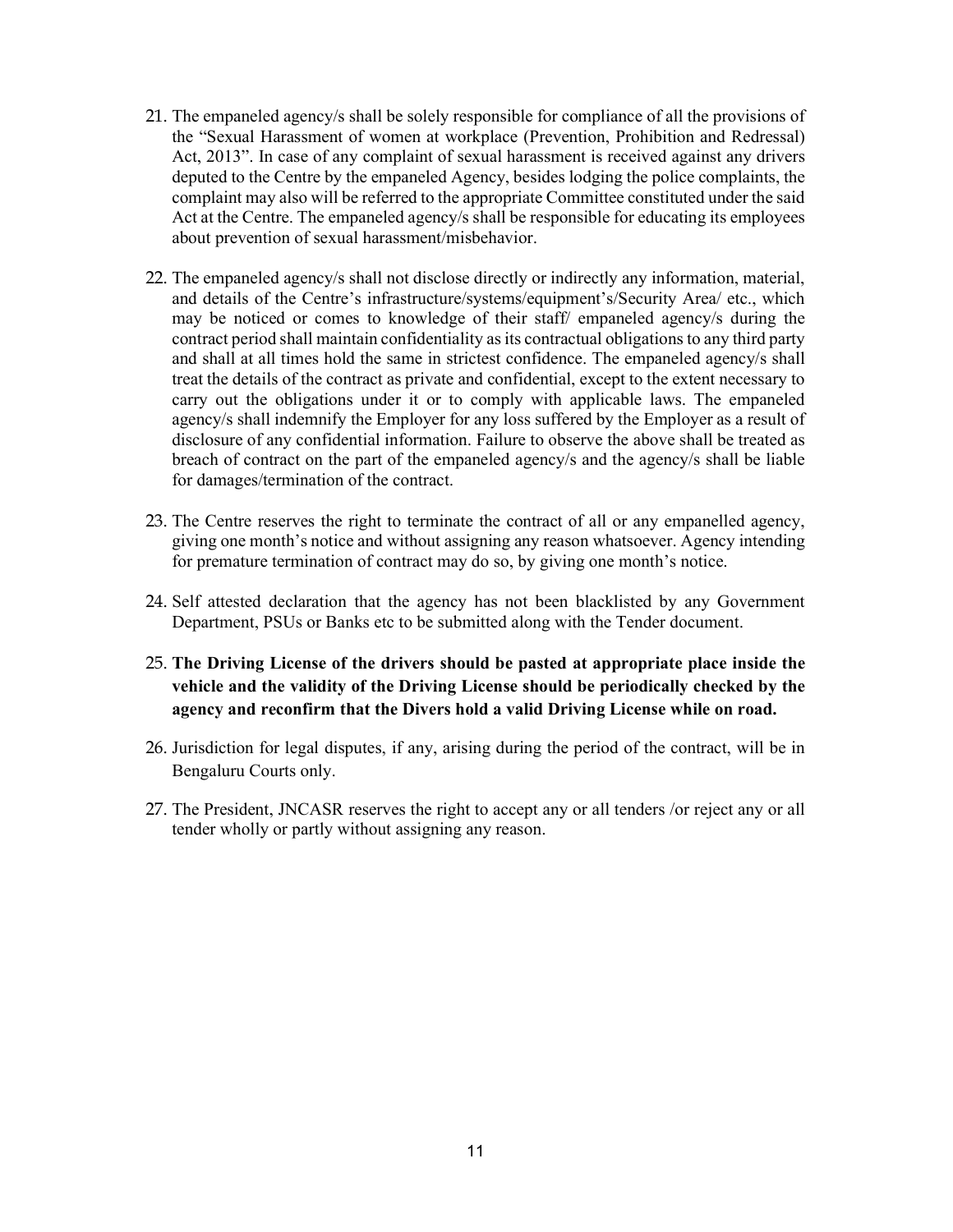#### SELECTION PROCESS:

- 1. The Tender Committee duly constituted by the President, JNCASR will evaluate all the Technical & Commercial Bids.
- 2. Price Bid/Commercial Bid of only those Tenders will be opened by the Committee who are found eligible/qualified after scrutiny of Part -1 (Technical Bid).
- 3. L1 rates for each category and model of vehicles will be computed.
- 4. The technical evaluation includes checking the registration certificates, legal, statutory, taxation and other associated compliance in respect of the organization and of existing contracts. The Committee may get independent feedback with regard to the performance of the agency, from the existing clients, which may include obtaining references and /or visiting the work site.
- 5. The Centre reserves the right to grade the agencies based on number of fleets at the disposal of the transport agency, availability of spare fleets, number of years of experience, in particular, with research establishments, yearly turnover, location of agency office and quality of service provided and commitment to the client's requirements, (will be based on client's report.)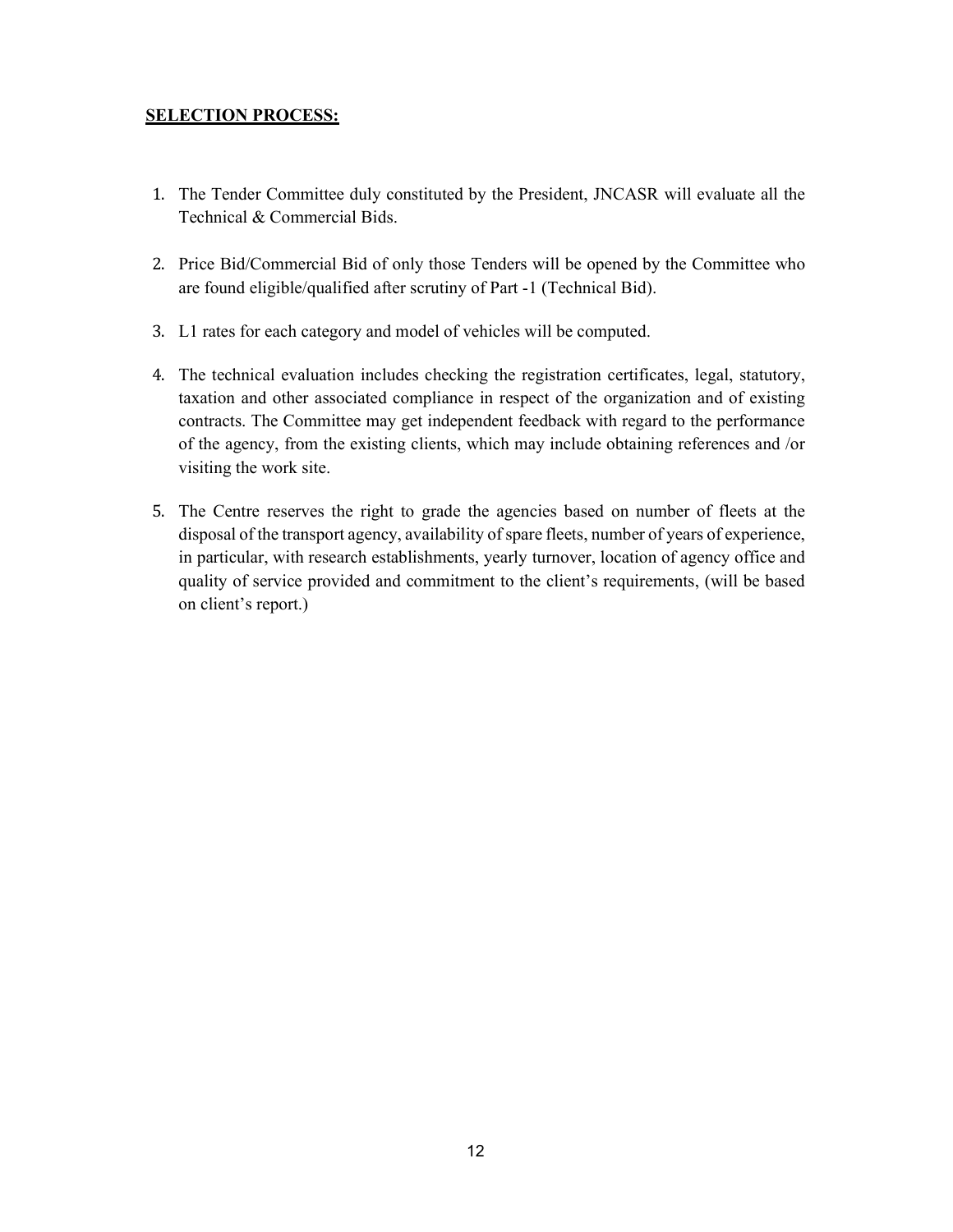#### Annexure I

# TECHNICAL BID

The Administrative Officer Jawaharlal Nehru Centre for Advanced Scientific Research Jakkur, Bengaluru- 560064

#### BASIC INFORMATION

| SI.<br>No. | <b>Information Required</b>                                                                                                                | Information to be submitted by<br>the Applicant (Attach Separate<br><b>Sheet if Required)</b> |
|------------|--------------------------------------------------------------------------------------------------------------------------------------------|-----------------------------------------------------------------------------------------------|
|            |                                                                                                                                            |                                                                                               |
| 1.         | Name of the Organization                                                                                                                   |                                                                                               |
| 2.         | Type of Organization, Proprietorship,<br>Partnership, Company, Society etc.).,                                                             |                                                                                               |
| 3.         | Name of the<br>Proprietor/Partners/Director                                                                                                |                                                                                               |
| 4.         | Authorized person on behalf of the<br>agency<br>(Name, contact details including<br>telephone/email)                                       |                                                                                               |
| 5.         | Registration (firm, company etc)<br><b>Registration Authority:</b><br><b>Registration Date:</b><br><b>Registration Number:</b><br>Validity |                                                                                               |
| 6.         | Total no. of years of experience<br>(1) With research establishment<br>(2) With corporates<br>(3) Others                                   | years<br>years<br>years<br>years                                                              |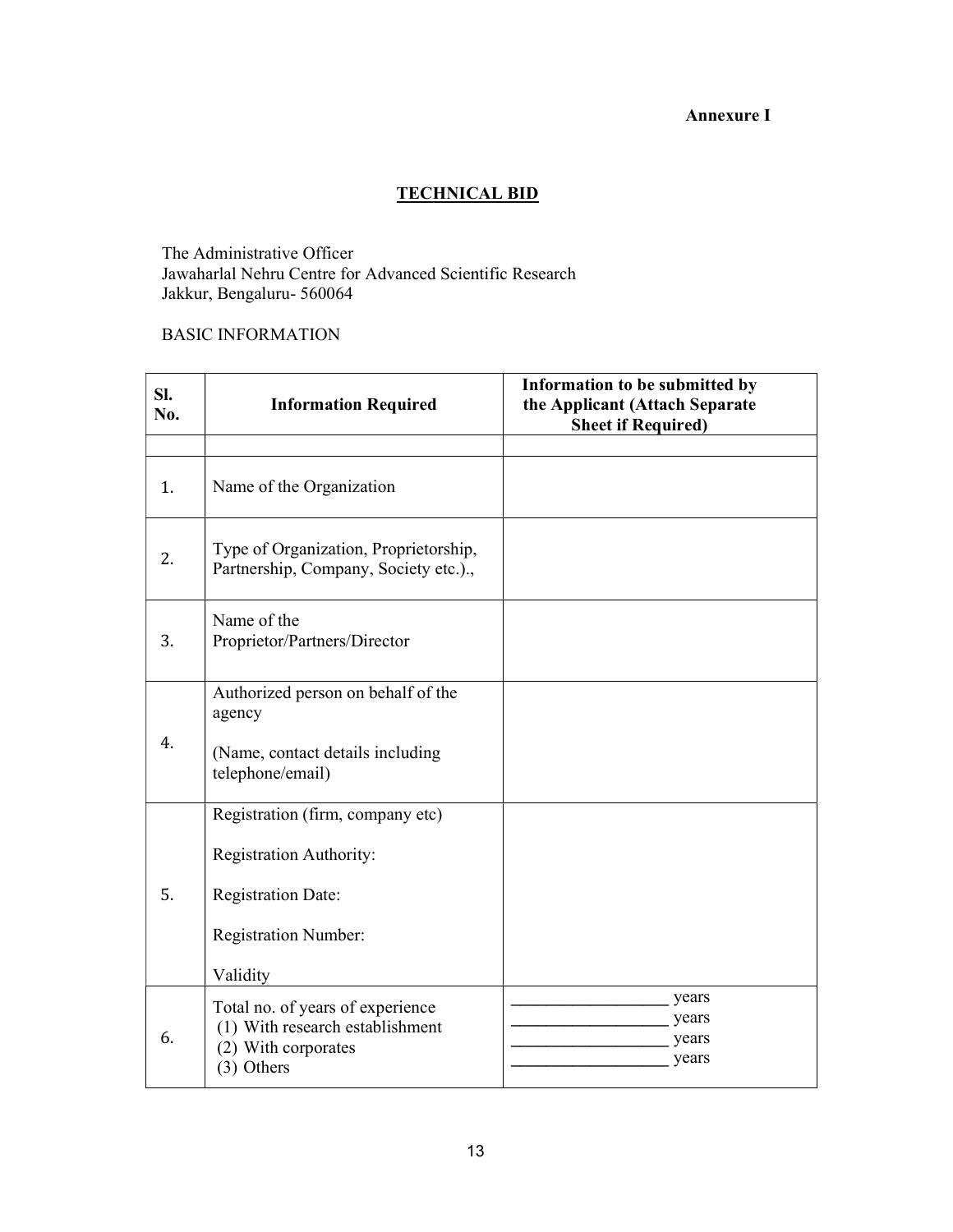|     |                                                                                                                                                                                                                                                                                                                                                | Banker's Name:         |           |  |                                |  |  |  |
|-----|------------------------------------------------------------------------------------------------------------------------------------------------------------------------------------------------------------------------------------------------------------------------------------------------------------------------------------------------|------------------------|-----------|--|--------------------------------|--|--|--|
|     |                                                                                                                                                                                                                                                                                                                                                | <b>Branch Address:</b> |           |  |                                |  |  |  |
| 7.  | Name and address of the Bankers and                                                                                                                                                                                                                                                                                                            | Contact No.            |           |  |                                |  |  |  |
|     | <b>Bank Account Details</b>                                                                                                                                                                                                                                                                                                                    | Type of Account:       |           |  |                                |  |  |  |
|     |                                                                                                                                                                                                                                                                                                                                                | Account No:            |           |  |                                |  |  |  |
|     |                                                                                                                                                                                                                                                                                                                                                | <b>IFSC</b> Code:      |           |  |                                |  |  |  |
|     | Copies of Audited Balance Sheet &<br>P & L a/c statement for last 3 years.                                                                                                                                                                                                                                                                     | Sl. No.                | Year      |  | Amount<br>(In Rs. In<br>lakhs) |  |  |  |
| 8.  | (Indicating separately turnover through<br>supply of cars on hire)                                                                                                                                                                                                                                                                             | 1                      | 2017-2018 |  |                                |  |  |  |
|     | (Copies to be attached)                                                                                                                                                                                                                                                                                                                        | $\overline{2}$         | 2018-2019 |  |                                |  |  |  |
|     |                                                                                                                                                                                                                                                                                                                                                | 3                      | 2019-2020 |  |                                |  |  |  |
| 9.  | Local office address with telephone<br>number, email address for correspondence                                                                                                                                                                                                                                                                |                        |           |  |                                |  |  |  |
| 10. | Presently working with any<br>Government/semi-government<br>Undertaking/s/ research establishment<br>/corporate, as approved transport provider<br>and if so, furnish details.                                                                                                                                                                 |                        |           |  |                                |  |  |  |
| 10. | PAN, GST and TIN No.<br>(attach copies)                                                                                                                                                                                                                                                                                                        |                        |           |  |                                |  |  |  |
| 11. | Whether the organization is registered<br>under Ministry of Micro, Small & Medium<br>Enterprises (MSME),<br>(Attach relevant documents, if applicable.)                                                                                                                                                                                        |                        |           |  |                                |  |  |  |
| 12. | List of cars owned in the name of the<br>with<br>Model,<br>Registration<br>agency<br>Number/s, Permit Number/s, Date of<br>purchase, Insurance Policy.<br>(Copies of the documents should be<br>attached.)<br>The list<br>should be<br>category wise<br>(categories as indicated in Price Bid) and in<br>descending order of date of purchase. |                        |           |  |                                |  |  |  |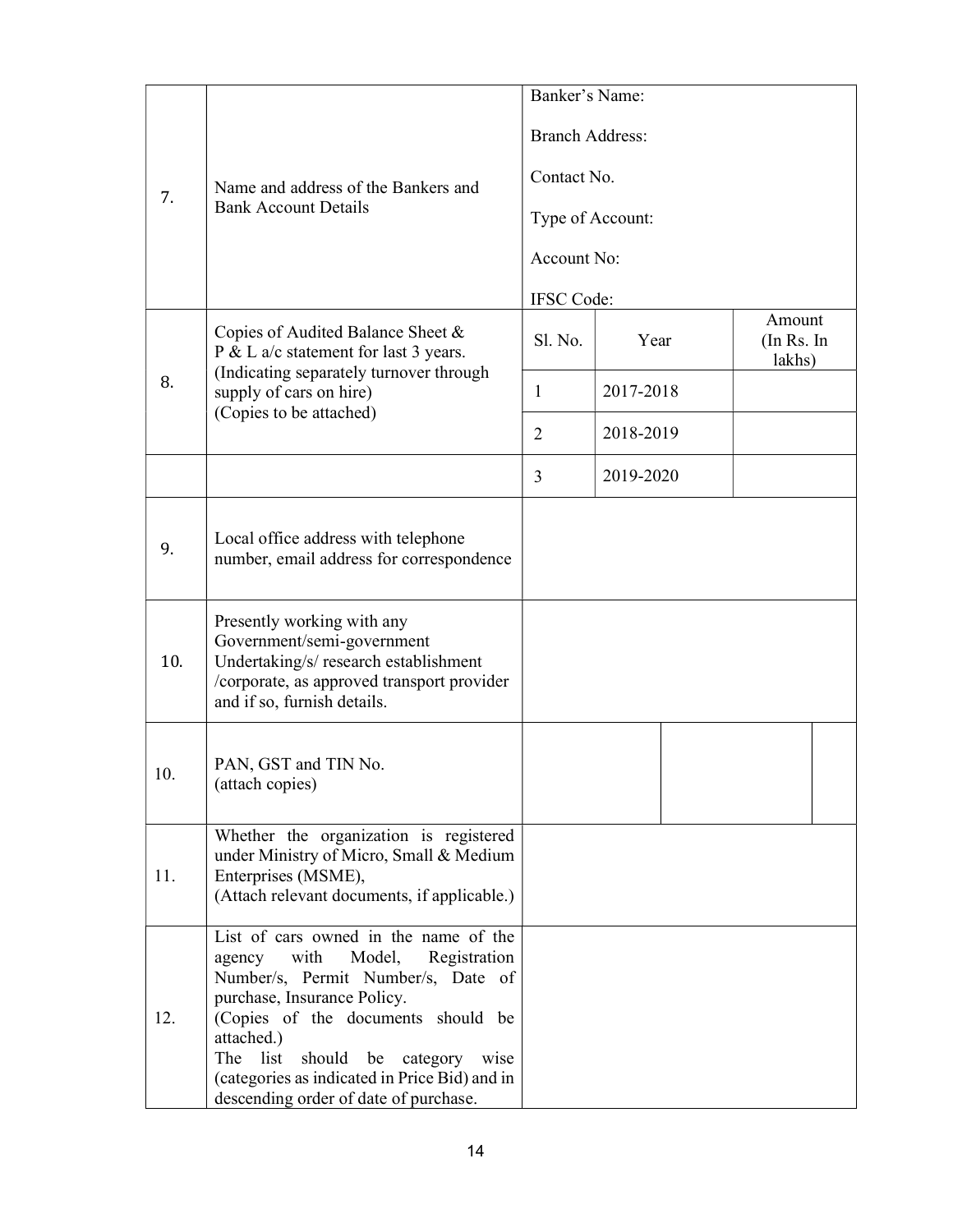#### Copies of documents to be submitted :

- 1.Feedback from at least two major clients (Government/Semi Government/public sector/research establishment/ major banks/ corporates) indicating the period of contract.
- 2. Audited Balance Sheet & P&L a/c statement for last 3 years. (indicating separately turnover through supply of cars on hire)
- 3. The agency must enclose notarized copy of the lease agreement for verification in case of lease agreement with other owners, to provide minimum required vehicles as per tender.

Note: The Centre reserves the right to call for proof/verify the furnished information.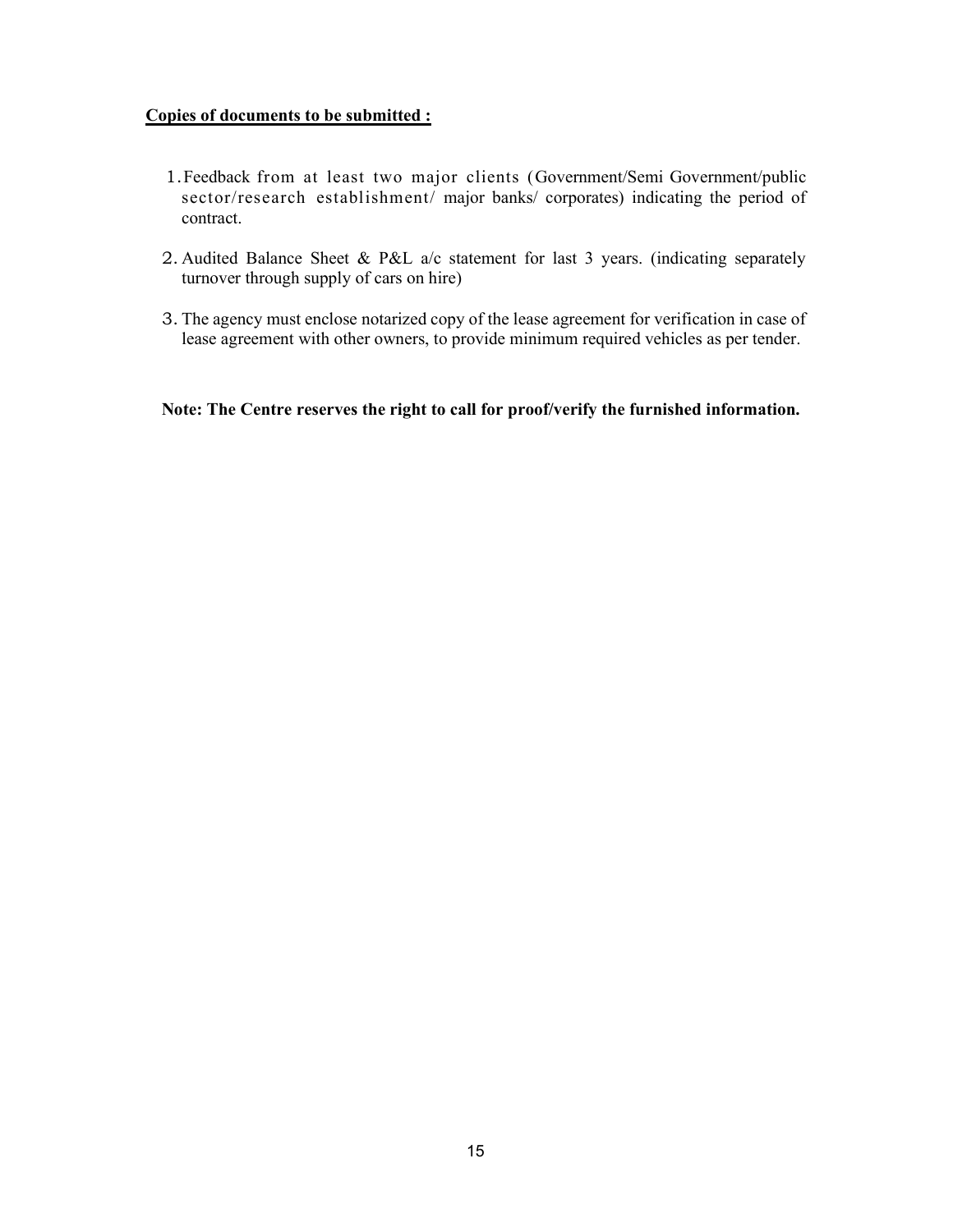### DECLARATION BY THE AGENCY

- 1. I/We certify that I/We have gone through & agree to the terms & conditions of Tender (Ref No. JNCASR/AO/R.0903 /2022-23) and undertake to comply with them for the contract period (valid for one year from the date of signing of the agreement deed plus extendable on same terms & conditions as decided by JNCASR).
- 2. I/We certify that, I/We have neither been blacklisted nor debarred from participating in any tenders by any State Government / Central Government organizations.
- 3. I/We certify that each self-attested pages of photocopy of various documents/certificates attached are true of best of my/our knowledge and no erasing/overwriting/cuttings/ corrections has been done by me/us.
- 4. I/We, hereby, agree to all the terms and conditions, stipulated by the JNCASR in this connection including penalty etc.
- 5. I/We understand that JNCASR, Bengaluru reserves the right to reject any or all tenders including the lowest quotation without assigning any reasons (s) thereof.
- 6. I/We agree that in case of failure to provide vehicle(s) on time, the Centre is free to obtain services from other service provider at my/our risk and cost.

Name:

Sign:

Address:

Name (s) and Signature (s) of the agency with stamp of the firm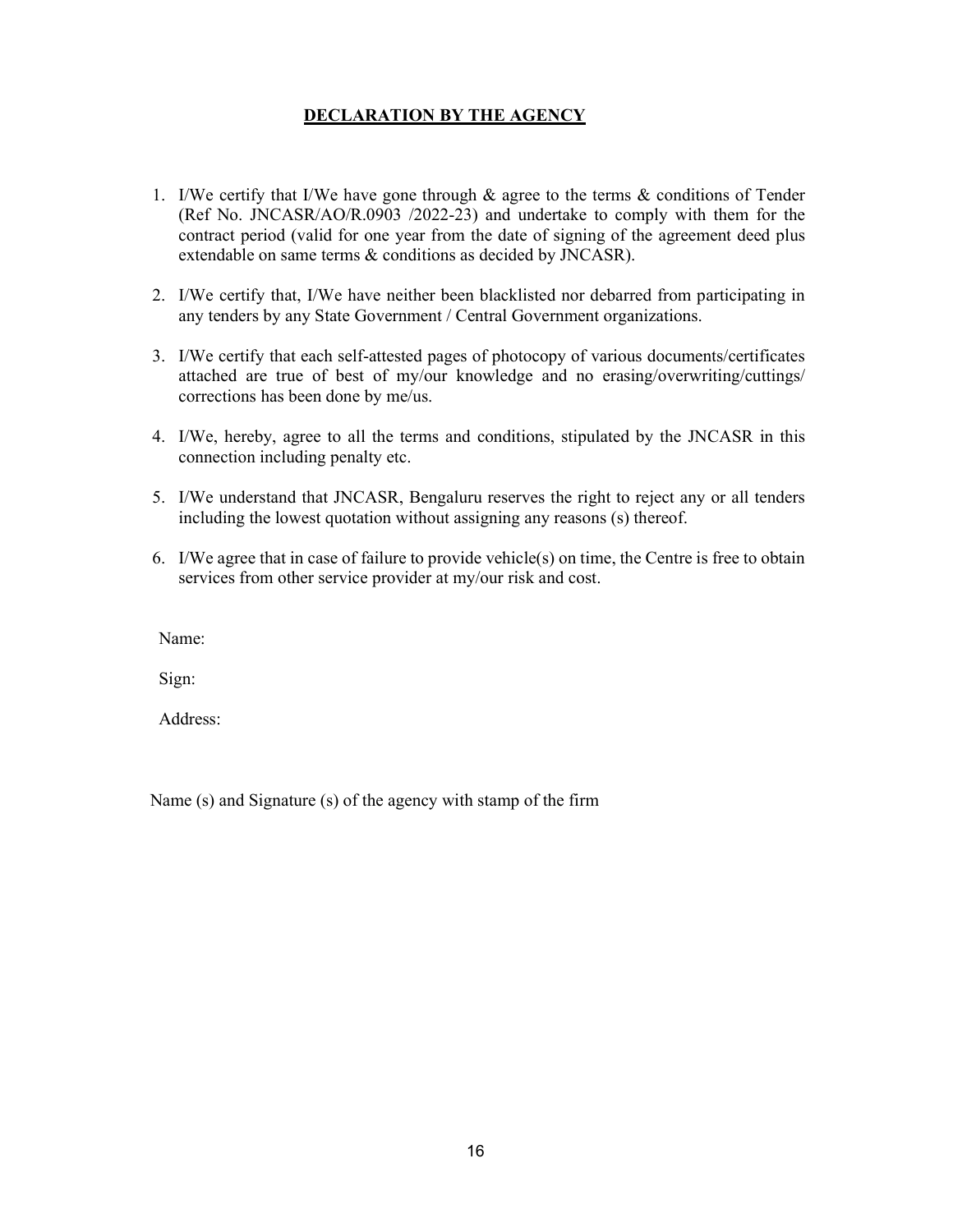#### ANNEXURE II

#### PRICE BID

#### OPTION- I – LOCAL USAGE

Name of the Agency: …………………………………………………..

|           |                                           |    | <b>Basic Model</b>                                                                                                                                                                                                          |    | <b>Premier Model</b> |    | Premium  | <b>High Premium</b> |                                                    |                        | <b>Basic Model</b>                  |                                                                           | <b>Premier Model</b> |                                                               | <b>MUV/SUV Model</b> | <b>High Premium</b>                                |        |
|-----------|-------------------------------------------|----|-----------------------------------------------------------------------------------------------------------------------------------------------------------------------------------------------------------------------------|----|----------------------|----|----------|---------------------|----------------------------------------------------|------------------------|-------------------------------------|---------------------------------------------------------------------------|----------------------|---------------------------------------------------------------|----------------------|----------------------------------------------------|--------|
| Sl.<br>No | <b>Slab</b>                               |    | <b>MUV/SUV</b><br>Indica/Swift/<br>Etios/D'zire/Indi<br><b>Model</b><br>Etios<br>go /Ciaz/Hundai<br>or equivalent<br>Innova/Ertiga/<br>Accent/<br>Chevrolet or<br>Mahindra<br>Scorpio/Bolero<br>equivalent<br>or equivalent |    |                      |    |          |                     | Innova Crysta, ford<br>Endeavour, or<br>equivalent |                        | Indica/Swift/Etios<br>or equivalent | Etios/D'zire/Indigo<br>/Ciaz/Hundai<br>Accent /Chevrolet<br>or equivalent |                      | Innova/Ertiga/<br>Mahindra<br>Scorpio/Bolero or<br>equivalent |                      | Innova Crysta, Ford<br>Endeavour, or<br>equivalent |        |
|           |                                           |    | <b>Petrol Vehicles</b>                                                                                                                                                                                                      |    |                      |    |          |                     |                                                    | <b>Diesel Vehicles</b> |                                     |                                                                           |                      |                                                               |                      |                                                    |        |
|           |                                           | AC | Non-AC                                                                                                                                                                                                                      | AC | Non-AC               | AC | $Non-AC$ | AC                  | Non-AC                                             | AC                     | $Non-AC$                            | AC                                                                        | Non-AC               | AC                                                            | Non-AC               | AC                                                 | Non-AC |
| 1.        | 4 hours 40 kms                            |    |                                                                                                                                                                                                                             |    |                      |    |          |                     |                                                    |                        |                                     |                                                                           |                      |                                                               |                      |                                                    |        |
| 2.        | 6 hours 60 kms                            |    |                                                                                                                                                                                                                             |    |                      |    |          |                     |                                                    |                        |                                     |                                                                           |                      |                                                               |                      |                                                    |        |
| 3         | 8 hours 80 kms                            |    |                                                                                                                                                                                                                             |    |                      |    |          |                     |                                                    |                        |                                     |                                                                           |                      |                                                               |                      |                                                    |        |
| 4.        | Extra per<br>Kilometer                    |    |                                                                                                                                                                                                                             |    |                      |    |          |                     |                                                    |                        |                                     |                                                                           |                      |                                                               |                      |                                                    |        |
| 5.        | Extra per Hour                            |    |                                                                                                                                                                                                                             |    |                      |    |          |                     |                                                    |                        |                                     |                                                                           |                      |                                                               |                      |                                                    |        |
| 6.        | Night Bata for<br>local trips             |    |                                                                                                                                                                                                                             |    |                      |    |          |                     |                                                    |                        |                                     |                                                                           |                      |                                                               |                      |                                                    |        |
| 7.        | Other Charges,<br>if any (Pl.<br>specify) |    |                                                                                                                                                                                                                             |    |                      |    |          |                     |                                                    |                        |                                     |                                                                           |                      |                                                               |                      |                                                    |        |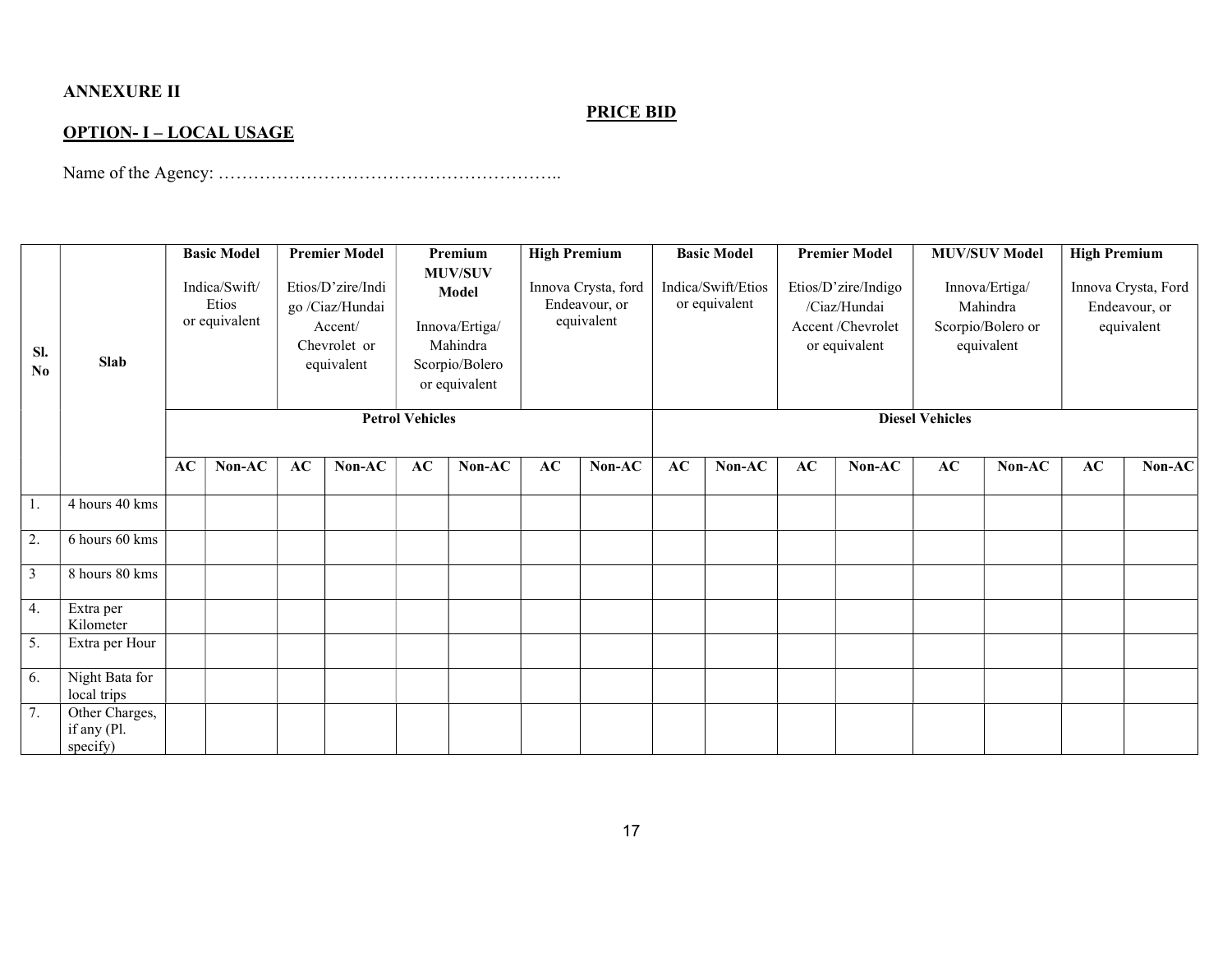| 8.  | Provisional<br>rate per<br>kilometer<br>applicable to<br>cover<br>periodical<br>fluctuation in<br>fuel price. |  |                                                                                                                                                                                                                                                                                                                                                                                                                                                            |  |  |
|-----|---------------------------------------------------------------------------------------------------------------|--|------------------------------------------------------------------------------------------------------------------------------------------------------------------------------------------------------------------------------------------------------------------------------------------------------------------------------------------------------------------------------------------------------------------------------------------------------------|--|--|
| 09. | Starting and<br>closing of Km.<br>and time shall<br>commence<br>from                                          |  | Running charges shall be paid on the basis of<br>kilometer run. The rates needs to be quoted<br>taking into account the reporting point as<br>client location. In case, the place of reporting<br>place of dropping of Guest at different<br>place (at his destination) other than the<br>mentioned places, the distance from the place<br>of reporting/place of leaving of Guest and the<br>garage of the contractor will be taken into<br>consideration. |  |  |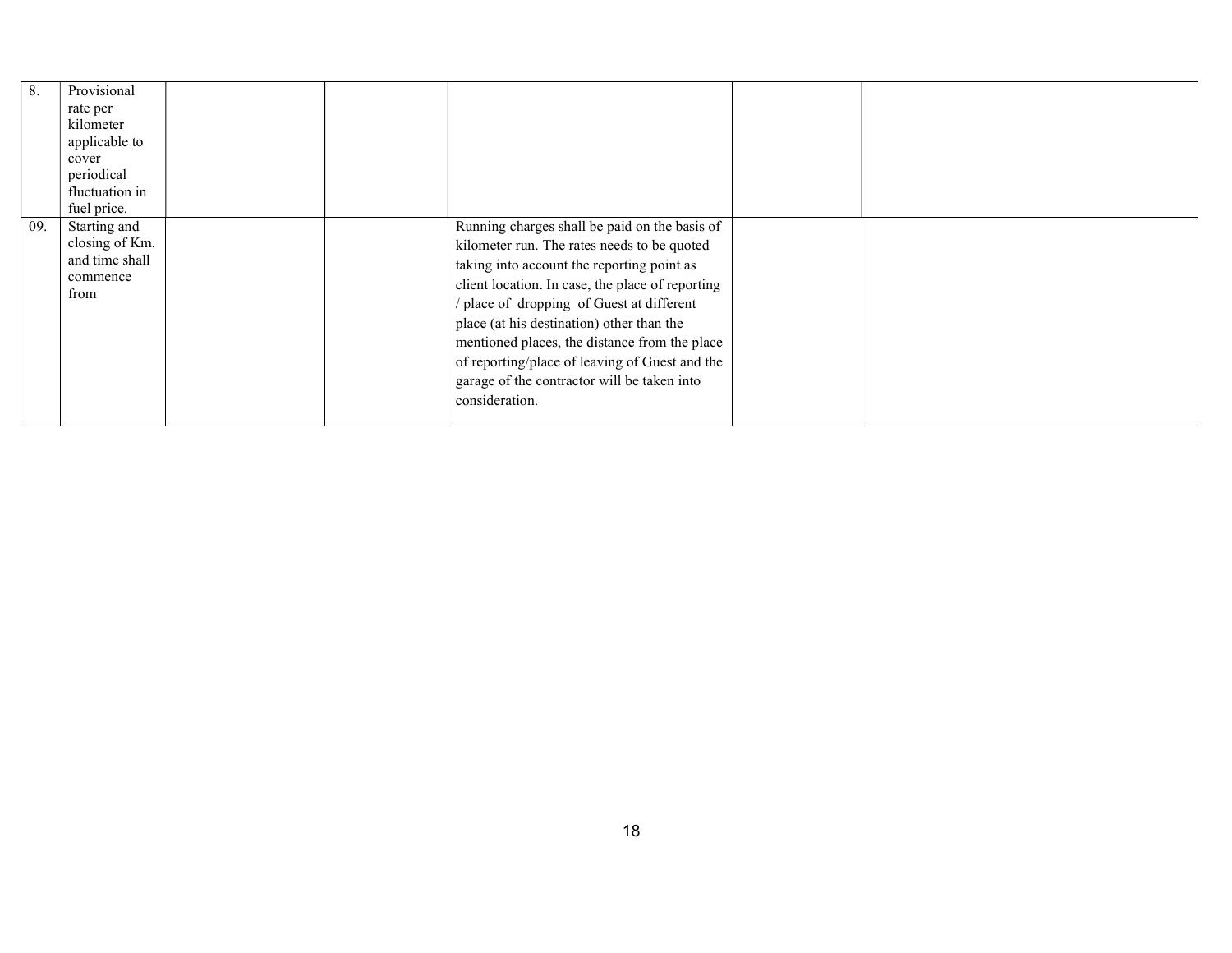#### Option- II – Airport Pick-up and drop (package)

|                  |                                          |    | <b>Basic Model</b>     |                                     | <b>Premier Model</b> |    | <b>MUV/SUV</b>                                                            |    | <b>High Premium</b>                                                    |    | <b>Basic Model</b>                                 | <b>Premier Model</b>   |                                     |    | <b>MUV/SUV Model</b>                                                       | <b>High Premium</b> |                                                               |  |                                                    |
|------------------|------------------------------------------|----|------------------------|-------------------------------------|----------------------|----|---------------------------------------------------------------------------|----|------------------------------------------------------------------------|----|----------------------------------------------------|------------------------|-------------------------------------|----|----------------------------------------------------------------------------|---------------------|---------------------------------------------------------------|--|----------------------------------------------------|
| SI.<br>No        | <b>Slab</b>                              |    |                        | Indica/Swift/Etios<br>or equivalent |                      |    | Etios/D'zire/Indigo<br>/Ciaz/Hundai<br>Accent/ Chevrolet<br>or equivalent |    | Model<br>Innova/Ertiga/<br>Mahindra<br>Scorpio/Bolero<br>or equivalent |    | Innova Crysta,<br>ford Endeavour,<br>or equivalent |                        | Indica/Swift/Etios<br>or equivalent |    | Etios/D'zire/Indigo<br>/Ciaz/Hundai<br>Accent / Chevrolet<br>or equivalent |                     | Innova/Ertiga/<br>Mahindra<br>Scorpio/Bolero<br>or equivalent |  | Innova Crysta,<br>ford Endeavour,<br>or equivalent |
|                  |                                          |    | <b>Petrol Vehicles</b> |                                     |                      |    |                                                                           |    |                                                                        |    |                                                    | <b>Diesel Vehicles</b> |                                     |    |                                                                            |                     |                                                               |  |                                                    |
|                  |                                          | AC | Non-AC                 | AC                                  | Non-AC               | AC | Non-AC                                                                    | AC | Non-AC                                                                 | AC | Non-AC                                             | AC                     | Non-AC                              | AC | Non-AC                                                                     | AC                  | $Non-AC$                                                      |  |                                                    |
| 1.               | Jakkur                                   |    |                        |                                     |                      |    |                                                                           |    |                                                                        |    |                                                    |                        |                                     |    |                                                                            |                     |                                                               |  |                                                    |
|                  | Campus                                   |    |                        |                                     |                      |    |                                                                           |    |                                                                        |    |                                                    |                        |                                     |    |                                                                            |                     |                                                               |  |                                                    |
| 2.               | <b>IISc Campus</b>                       |    |                        |                                     |                      |    |                                                                           |    |                                                                        |    |                                                    |                        |                                     |    |                                                                            |                     |                                                               |  |                                                    |
| 3.               | Vignanpura<br>Campus,<br>New BEL<br>Road |    |                        |                                     |                      |    |                                                                           |    |                                                                        |    |                                                    |                        |                                     |    |                                                                            |                     |                                                               |  |                                                    |
| 4.               | Extra per<br>Kilometer                   |    |                        |                                     |                      |    |                                                                           |    |                                                                        |    |                                                    |                        |                                     |    |                                                                            |                     |                                                               |  |                                                    |
| $\overline{5}$ . | Extra per<br>Hour                        |    |                        |                                     |                      |    |                                                                           |    |                                                                        |    |                                                    |                        |                                     |    |                                                                            |                     |                                                               |  |                                                    |

Note: 1. Excluding parking fees, toll charges and applicable taxes

2. No extra charges to be levied if pick up and drop location is within 3 kms radius from the Clientele place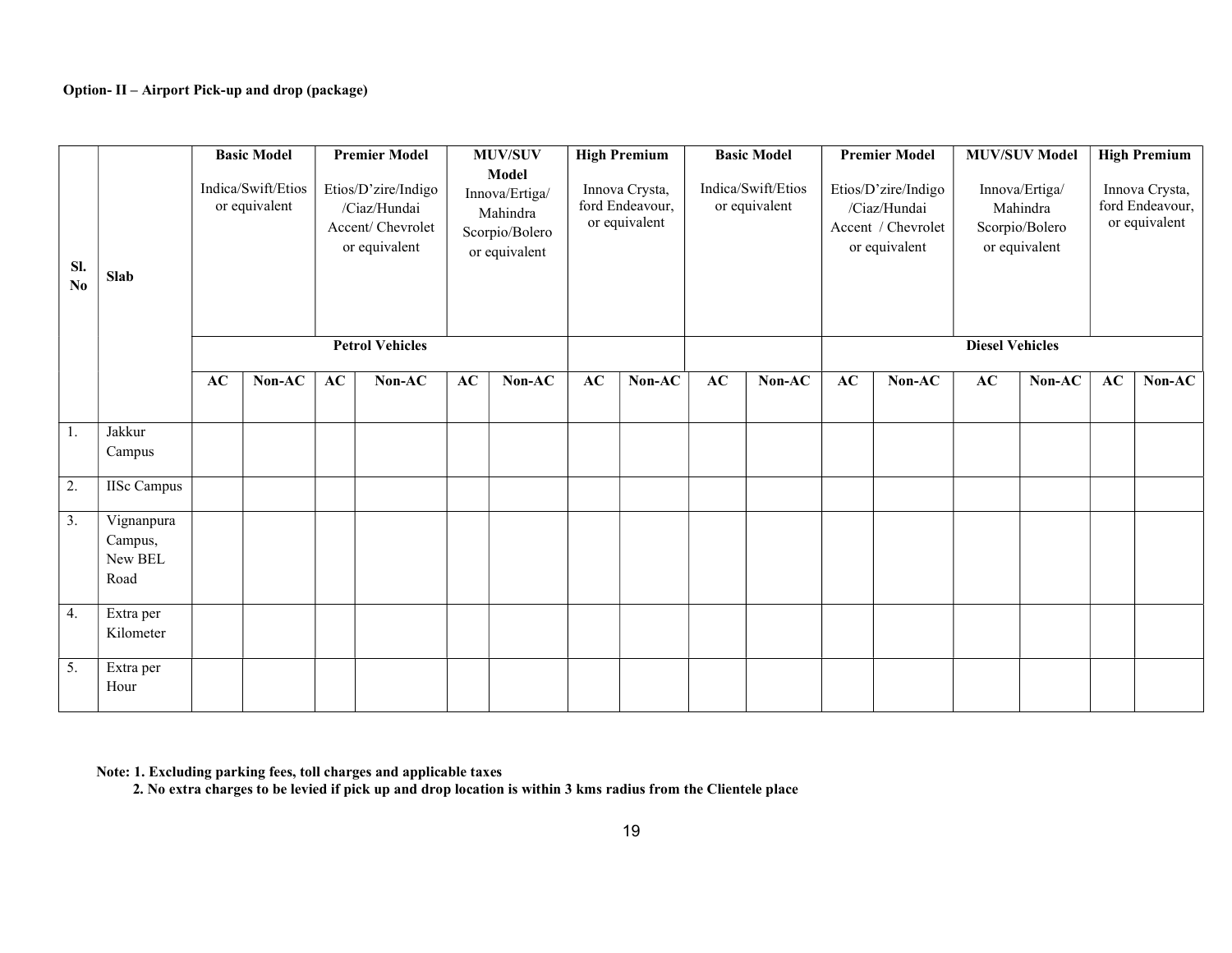#### OPTION III – Types of Bus/Vans

| Sl.<br>No. | <b>Slab</b>                               |    | 14 seater |    | 20 seater |    | 35 seater | $50+$ seater |          |  |
|------------|-------------------------------------------|----|-----------|----|-----------|----|-----------|--------------|----------|--|
|            |                                           | AC | Non-AC    | AC | Non-AC    | AC | Non-AC    | AC           | $Non-AC$ |  |
| 1.         | 4 hours 40 kms                            |    |           |    |           |    |           |              |          |  |
| 2.         | 8 hours 80 kms                            |    |           |    |           |    |           |              |          |  |
| 3.         | Extra Charges per<br>Km                   |    |           |    |           |    |           |              |          |  |
| 4.         | Extra Charge per<br>hour                  |    |           |    |           |    |           |              |          |  |
| 5.         | Per Kilometer rate<br>for outstation trip |    |           |    |           |    |           |              |          |  |
| 6.         | Night Halt Charges<br>for outstation trip |    |           |    |           |    |           |              |          |  |

Note : Any deficit mileage should be adjusted with the following month's operation.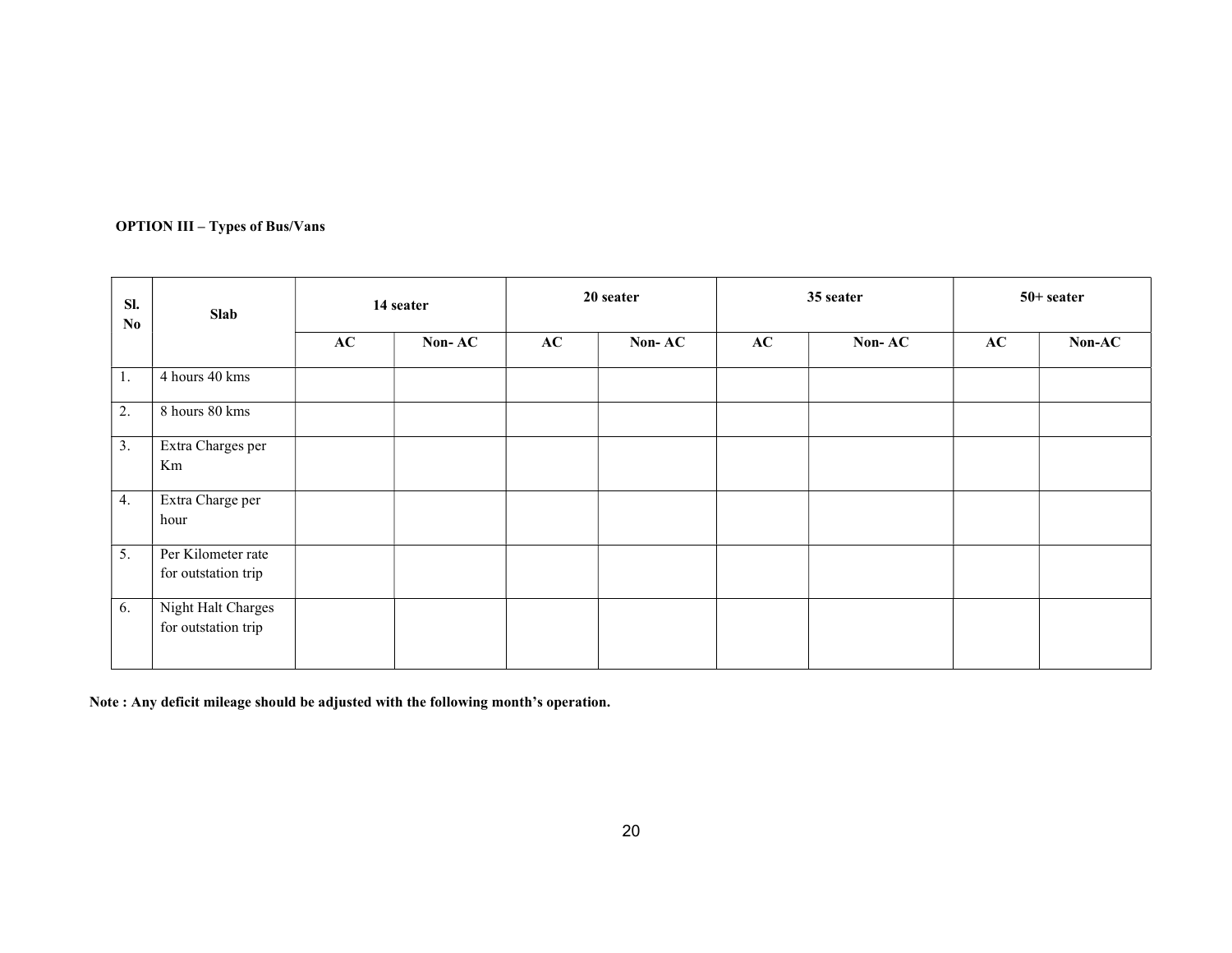### Instructions and Terms & Conditions for submitting Price Bid

- 1. Agencies are advised to quote the rates strictly in the price bid format.
- 2. The rates quoted by agency should be valid for at **one year** from the date of empanelment as taxi operator.
- 3. No revision in rates will be allowed during the Rate Contract period of one year. In the event of any increase / decrease in fuel prices, the price increase will be worked out as per the following formula:

Additional cost per kilometer =  $x/y$  where 'x' is the difference between old and revised fuel price and 'y' is the assumed mileage for a vehicle. The increase / decrease in the rates, if any, due to change in fuel rates, shall be claimed / reduced by the contractor on monthly basis separately by applying the above formula. The fuel rate prevailing on first day and last day of every month and difference between these two rates shall be considered for increase/ decrease.

- 4. All the columns should be clearly filled in ink legibly or typed.
- 5. The amount should be filled in figures as well as in words.
- 6. No column should be left blank which would otherwise make the tender document liable for rejection.
- 7. The agencies are advised to refer Scope of Services given in the Tender Document so as to cover all charges to be borne by him/them before quoting rates for providing taxi services as and when required.
- 8. The lowest rate/s quoted by the technically qualified agencies for each type/category of vehicle will be tabulated and offered to the empaneled agencies and all those agencies who are ready to provide services at the lowest rates (L1) will be considered for empanelment.
- 9. All applicable Statutory Deductions such as TDS, Surcharge, Education Cess, and Higher Education Cess etc. will be made from the amount payable as per rules.
- 10. Goods and Service Tax (GST), if any, will be paid in addition to the amount of rate quoted by the Firm/Travel Agency.